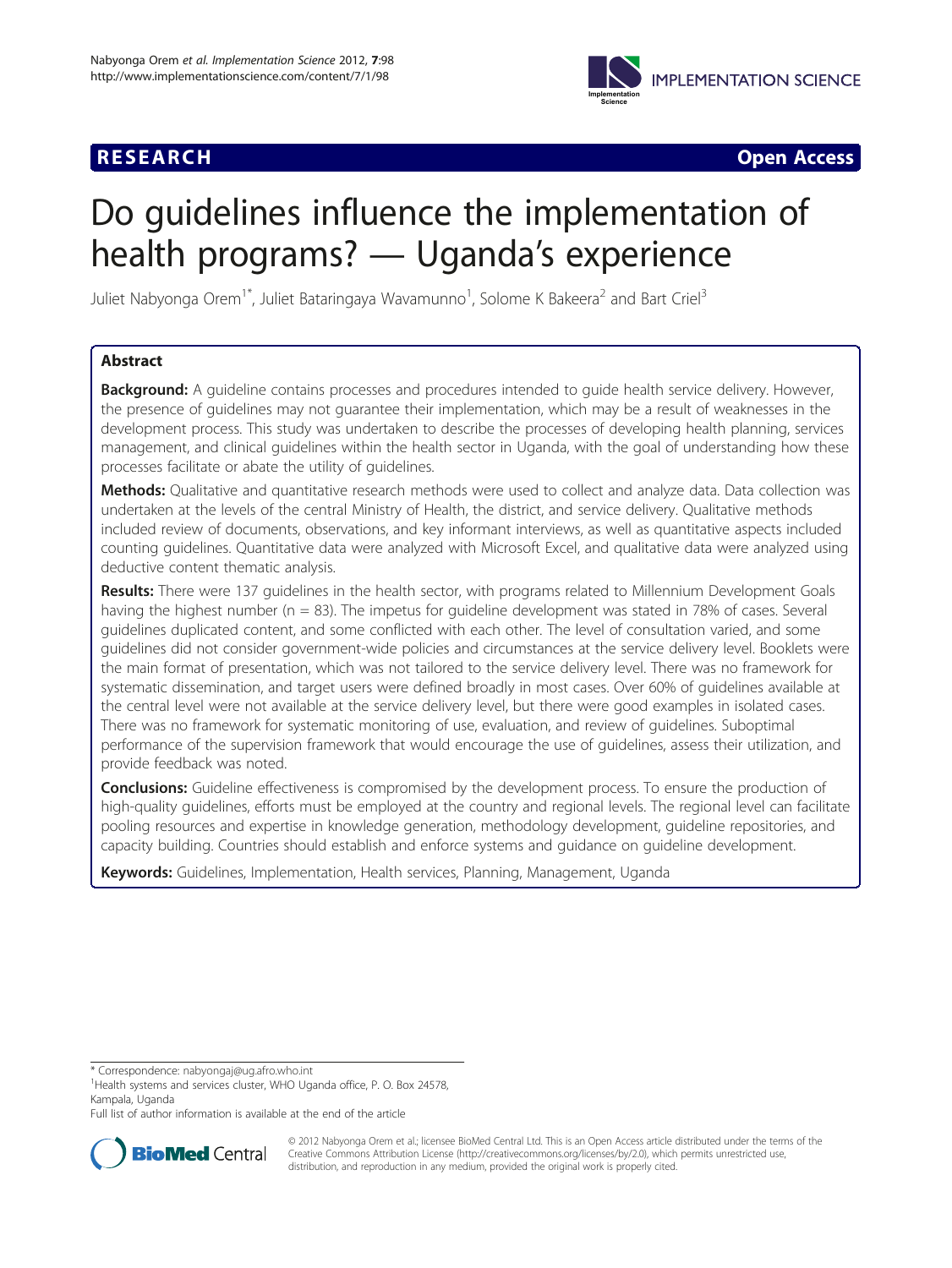## Background

Although a guideline has been defined in several ways, the free online dictionary defines it as a rule or principle that provides guidance to appropriate behavior [[1\]](#page-14-0). It has also been defined as a document that aims to streamline particular processes according to a set routine [[2\]](#page-14-0), and as a document that contains recommendations about health interventions, whether they be clinical, public health-related, or policy interventions [\[3](#page-14-0)]. In this article, we define a guideline as a written document containing processes and procedures to guide health service delivery and management that is issued by the Ministry of Health (MoH). Guidelines are developed for various reasons, including: to bridge the gap between evidence and practice; to minimize variations in practice; to improve health outcomes; to improve quality of care; to reduce costs; where the topic is complex; and in cases where valid guidelines are lacking [[4-8](#page-14-0)]. Evidence of inconsistencies between available research and expert recommendations and practice has raised the demand for guidelines to be informed by the best available evidence [\[8,9](#page-14-0)].

Research is undertaken to identify solutions to complex health problems and health system challenges, and it must be translated into practical recommendations that are then implemented. Guidelines can be used as a knowledge source, but also as a way to translate evidence into practice [\[10\]](#page-14-0). This is even more important in low-income countries, where resources are scarce emphasizing the need for evidence-informed decisions. However, the presence of guidelines may not guarantee their implementation or utility, and some studies have documented the failure of guidelines to influence the implementation of health programs [\[7,11](#page-14-0)-[13](#page-14-0)]. Much of the published work that reviews the utility of guidelines stems from a clinical perspective [[12,14\]](#page-14-0). Health services planning and management is a relatively new discipline, and much less work has been carried out on the subject [[5\]](#page-14-0). The increase in the production of guidelines in health services planning and management will likely occur as the discipline matures. For example, the number of guideline documents on the websites of the World Health Organization (WHO) and other agencies has increased significantly in the last decade. At the country level, decentralization and the subsequent separation of tasks between the management and operational levels seems to have spurred an increase in the number of guidelines. It is not clear whether this increase has been matched with reviews to assess the utility of these guidelines in influencing implementation.

Several reasons have been documented for the failure of guidelines to achieve their objectives, including inadequate consultation and consensus-building among stakeholders, lack of consideration of available resources, technical capacity, attitude and behavior of health professionals, tradition of using expert opinion-based approaches, lack of training on use of the guideline, lack of ownership, organizational barriers, and competing priorities [[5,6,14-16](#page-14-0)]. Even when these broad strategic concerns are addressed, factors at the operational level such as lack of clarity, lack of familiarity with the content, and poor dissemination to end users derail the effectiveness of implementation [\[6,8](#page-14-0)].

The process of development, dissemination, implementation, and evaluation of guidelines has been shown to impact their effectiveness [\[4](#page-14-0)]. Schunemann et al. stated that a lack of standardized guideline development leads to widely varying recommendations [[5\]](#page-14-0). Several organizations have provided guidelines for developing guidelines that spell out the components that must be incorporated [[4,5\]](#page-14-0). Guidelines for the development of WHO guidelines consist of 19 components that deserve attention (Table 1) [[3\]](#page-14-0).

The framework in Table 1 was primarily developed for the WHO and works well for a global public health body with many more skills, resources, access to a large body of evidence, and partnerships than a low-income country such as Uganda. Low-income countries face specific situations that will make following these criteria a

#### Table 1 Components highlighted in the protocol for development of WHO guidelines

| No. Components                                                   |
|------------------------------------------------------------------|
| Priority setting—addressing what guidelines need to be developed |

- 2 Group composition and consultation composition of the group that develops the guidelines and the consultation process
- 3 Declaration and avoidance of conflicts of interest
- 4 Group processes—how the group undertakes the process, leadership of the group
- 5 Identification of important outcomes
- 6 Explicit definition of the questions and eligibility criteria
- 7 Type of designs for different questions
- 8 Identification of evidence
- 9 Synthesis and presentation of evidence to inform guideline development
- 10 Specification and integration of values
- 11 Making judgments about desirable and undesirable effects
- 12 Taking account of equity
- 13 Grading evidence and recommendations
- 14 Taking account of costs
- 15 Applicability, transferability, and adaptation
- 16 Structure of reports
- 17 Methods for peer review
- 18 Planned methods of dissemination and implementation
- 19 Evaluation of guidelines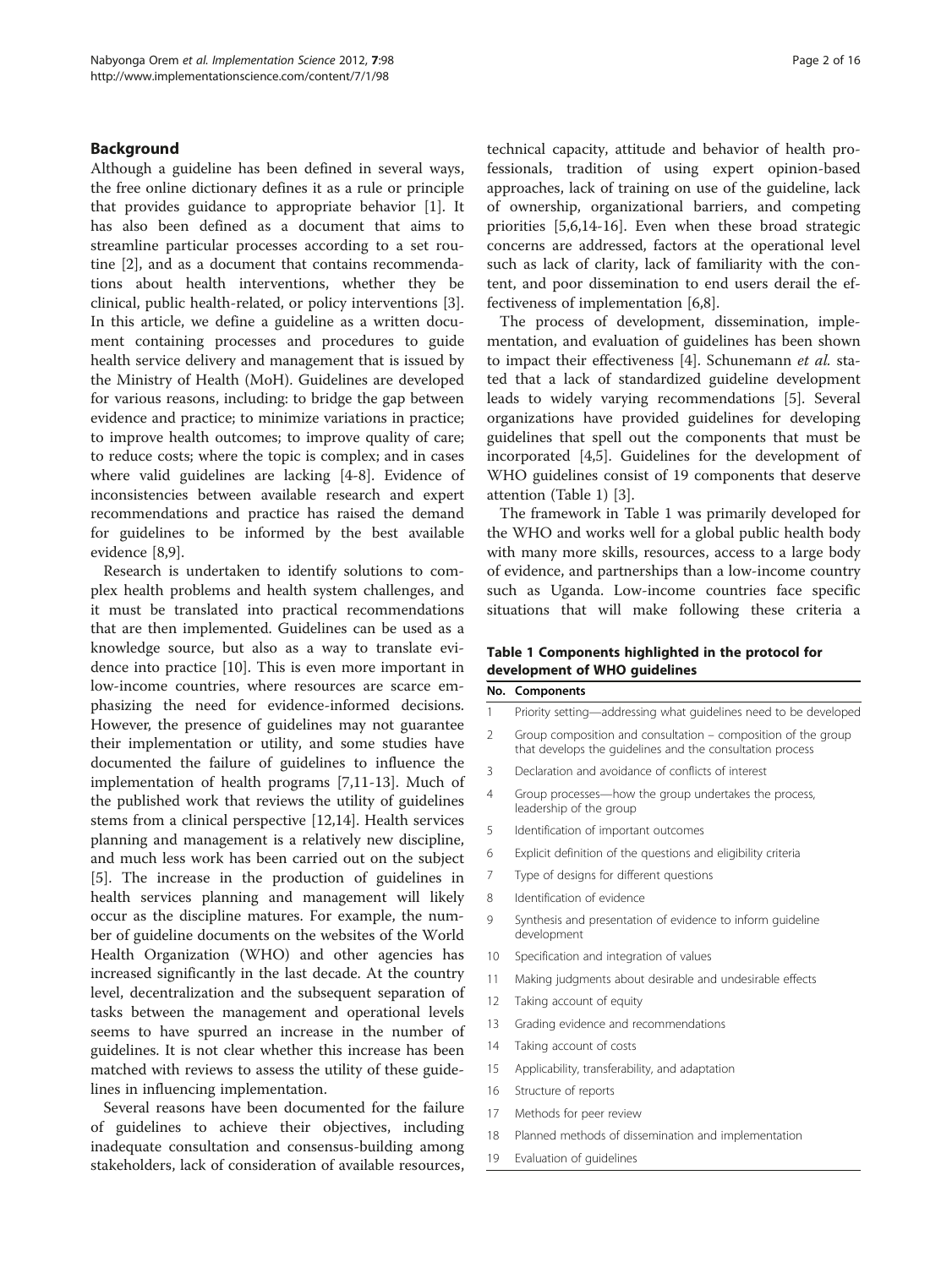<span id="page-2-0"></span>challenge, such as a lack of readily available evidence, limited capacity to synthesize and apply evidence, dependence on donors, limited domestic funding, an exaggerated role of civil society, and the chaotic nature of decision-making [\[17](#page-14-0)-[21\]](#page-14-0). Systematic reviews, the recommended source of evidence, takes time, resources, and skills that may not be readily available in low-income countries [\[22-24](#page-14-0)]. Use of existing systematic reviews is an option, but still requires the establishment of structures to improve knowledge translation [\[20,25-27](#page-14-0)]. In addition, some components are more pronounced at a global level than at a country level, for example transferability of guidelines, variations in values, and legal standards. An analysis of WHO guidelines indicated that even within WHO, some of the reviewed guidelines fell short of these criteria [[5,28-31\]](#page-14-0).

Thomson et al. [\[3](#page-14-0)] proposed a framework highlighting the chain of events to produce effective guidelines: choice of topic; development group; development and presentation of guidelines; dissemination of guidelines; implementation of guidelines; and evaluation and revision of guidelines. Although this strategy is not as elaborate as the WHO framework, these steps are more focused on country-level processes and are more feasible in a low-income country like Uganda. In this study, we followed this framework as much as possible to assess how the process of developing guidelines in the Uganda health sector facilitates or abates their utility. Table 2 lists the facilitating factors at various stages of guideline development that must be taken into consideration. The literature, however, emphasizes that there is no international standard for guideline development, implying that there is room for country specificity [\[4,5](#page-14-0)].

The main objective of this study was to describe guideline development, dissemination, monitoring, evaluation and revision within the health sector in Uganda, with a view to understanding how these processes facilitate or abate guideline utility. We assessed health planning, services management, and clinical guidelines using the framework in Table 2 as much as possible. We have drawn on the literature from a clinical perspective to assess the process of developing health services planning and management and clinical guidelines. Oxman et al. argued that clinical, public health, and health management guidelines require similar processes to ensure quality [\[32\]](#page-14-0). This study did not explicitly assess guideline implementation, but focused on the presence of factors that favor the ability of guidelines to influence health service delivery.

# Methods

# Study setting

The health system in Uganda is managerially organized at three levels (Figure [1\)](#page-3-0); the roles and responsibilities of

#### Table 2 Factors that favor guidelines influencing practice

| Development group                        | Right people with appropriate skills<br>in the group                                               |  |  |  |  |
|------------------------------------------|----------------------------------------------------------------------------------------------------|--|--|--|--|
|                                          | Including representatives of people<br>expected to implement the guidelines<br>and beneficiaries   |  |  |  |  |
|                                          | • Working of the group – group process,<br>dialogue, consensus building, effective<br>leadership   |  |  |  |  |
| Development and                          | Are end users clearly defined?                                                                     |  |  |  |  |
| presentation of guidelines               | Is the problem or issue clearly defined?                                                           |  |  |  |  |
|                                          | Is the presentation clear? Do we need<br>to test for clarity?                                      |  |  |  |  |
|                                          | • How we should we present the<br>guidelines for the different target<br>audiences?                |  |  |  |  |
|                                          | . Will the chosen medium (booklet,<br>posters, pocket card) be sufficiently<br>durable?            |  |  |  |  |
| Dissemination of<br>quidelines           | Are we sure about the target users<br>of the quidelines? How can we best<br>reach them?            |  |  |  |  |
|                                          | In what form should the quidelines<br>be published and disseminated?                               |  |  |  |  |
|                                          | Systems of regular dissemination may<br>be considered                                              |  |  |  |  |
|                                          | • Monitoring and evaluating<br>dissemination                                                       |  |  |  |  |
|                                          | • Planning for financial costs of<br>dissemination                                                 |  |  |  |  |
| Implementing guidelines                  | - Having means to support<br>implementation                                                        |  |  |  |  |
|                                          | Incentives to implement quidelines                                                                 |  |  |  |  |
| Evaluation and revision<br>of guidelines | • How will we know the guidelines<br>have been received, read, respected,<br>and locally promoted? |  |  |  |  |
|                                          | • Methods required for assessment                                                                  |  |  |  |  |
|                                          | Is there a clear means of evaluation?                                                              |  |  |  |  |
|                                          | Are there key indicators to measure<br>implementation?                                             |  |  |  |  |
|                                          | • What is the expected outcome and<br>how can it be measured                                       |  |  |  |  |
|                                          | How often should the guidelines be<br>reviewed or reformulated?                                    |  |  |  |  |
|                                          | · Who is responsible for initiating<br>review?                                                     |  |  |  |  |
|                                          | . How will reviewed quidelines be<br>disseminated to replace redundant<br>versions?                |  |  |  |  |

Adapted from Thomson et al. 1995 [\[3\]](#page-14-0).

the different levels are well defined [[33](#page-14-0)]. Policy formulation, guideline development, resource mobilization, capacity building, setting standards, monitoring and evaluation (M&E), and quality assurance are the mandate of the MoH (central level), while service delivery, planning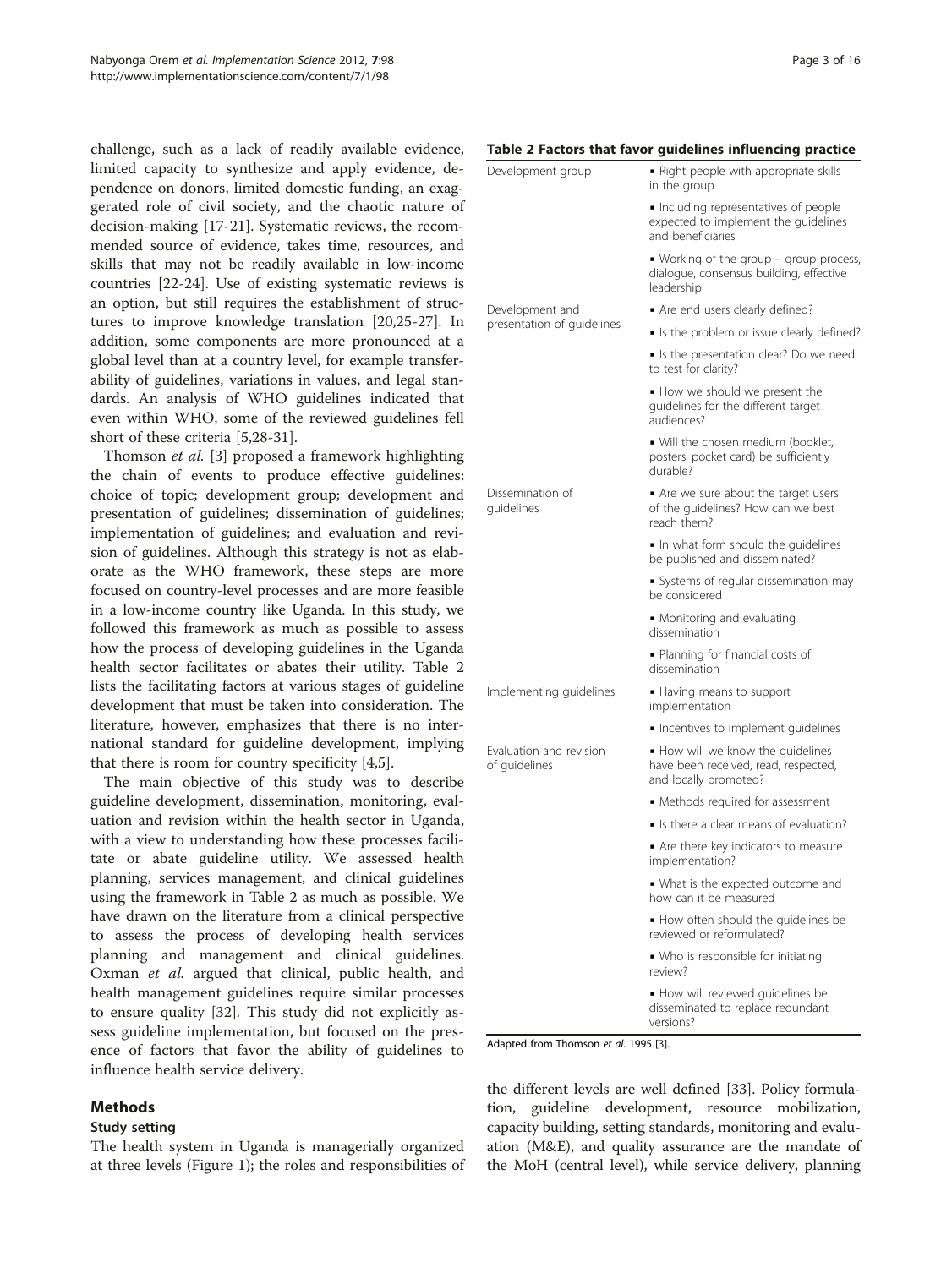<span id="page-3-0"></span>

and management, resource mobilization, implementation of polices using agreed guidelines, capacity building, and M&E are the responsibility of decentralized units (districts and health subdistricts in their areas of jurisdiction) [[34](#page-14-0)]. The district, headed by a district health officer (DHO), is comprised of three health subdistricts on average, and the health subdistrict is headed by a health subdistrict incharge.

Health services are delivered through a tiered system, as shown in Figure [2.](#page-4-0) The National Referral Hospitals provide complex specialist services and are involved in teaching and research. Regional Referral Hospitals provide referral services, specialized care, teaching, and research. The Health subdistrict is the health services delivery zone comprising a network of health centers (HCs) II and III and a referral facility (general hospital or HC IV). General hospitals provide general preventive and curative services. HC IV facilities provide curative and preventive services, emergency surgery, and blood transfusion services. HCs III and II, which are lowerlevel health facilities, provide mainly ambulatory services.

Policy and guideline development is carried out by the MoH (central level; organogram in Figure [3\)](#page-4-0). The Quality Assurance Department is responsible for coordination of guidelines development and maintains an updated inventory of all guidelines developed by the various departments. The actual development of guidelines is undertaken at the department level. The Policy Analysis Unit, on the other hand, is responsible for technical guidance on the relevance of guidelines and for

ensuring that there is no contradiction with existing government policies.

National-level guidance on the development of polices and guidelines for the country is provided by the cabinet in the document 'Policy and Guideline Making in Uganda: A Guide to Policy Development' [[35\]](#page-14-0). This guide details key principles of good policy-making and emphasizes early engagement of frontline workers involved in service delivery to help gauge what is deliverable and what matters to citizens. The policy and guideline development processes integrate the views of implementers through consultation and participation of service delivery-level workers right from the drafting process [\[35](#page-14-0)].

#### Research methods

Qualitative and quantitative research methods were used for data collection and analysis. Qualitative aspects included review of documents, observation of guideline storage at all levels, and key informant interviews. Data were collected at the central (MoH), district, and service delivery levels. Quantitative aspects included counting of guidelines.

#### Review of documents

All available guidelines were reviewed to ascertain: total number of guidelines; which departments had developed them; subject of the guideline; date of publication; group that developed the guideline; overlap in content and purpose; the impetus and process for guideline development; clear identification of end users; durability of the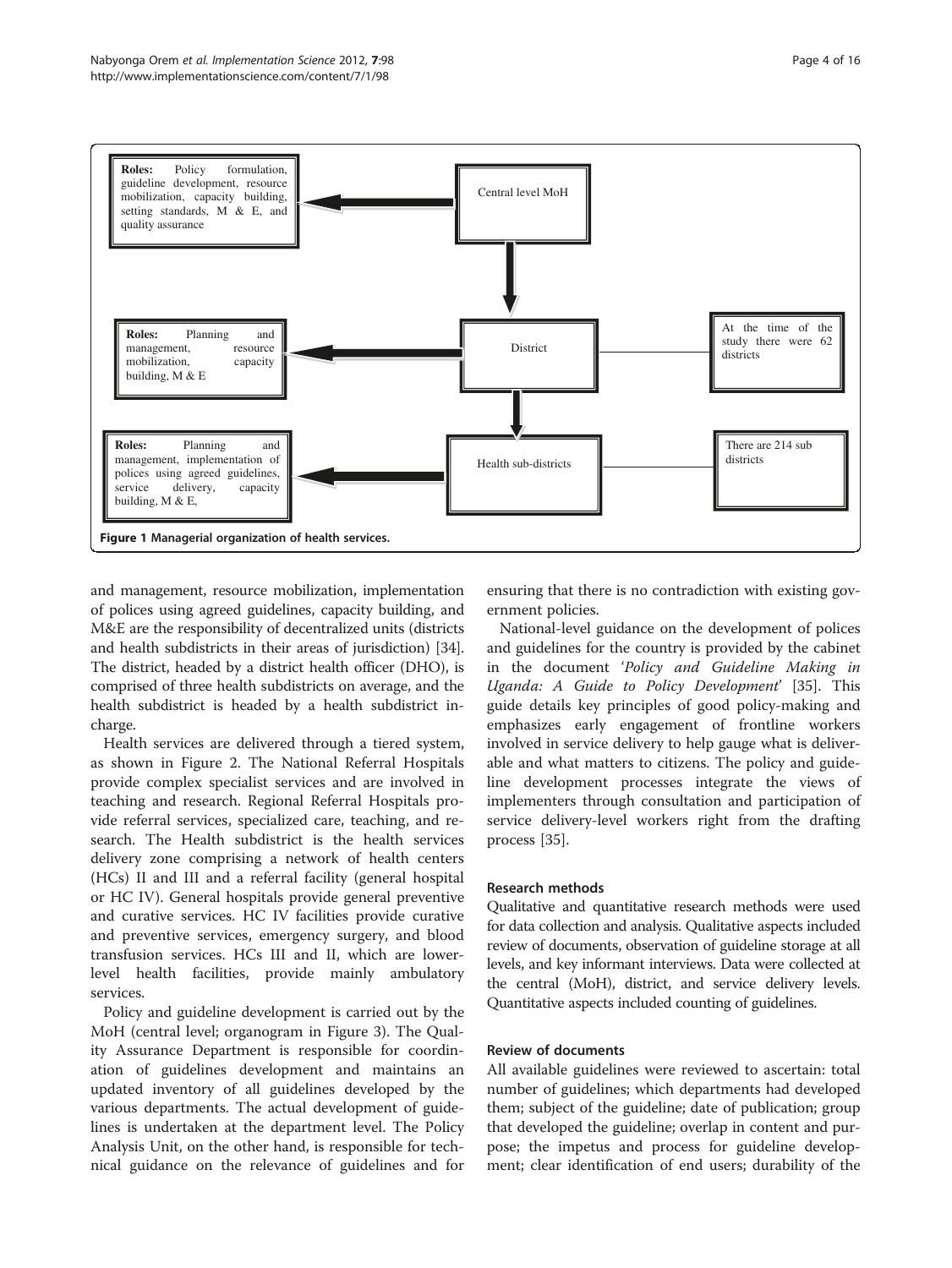<span id="page-4-0"></span>

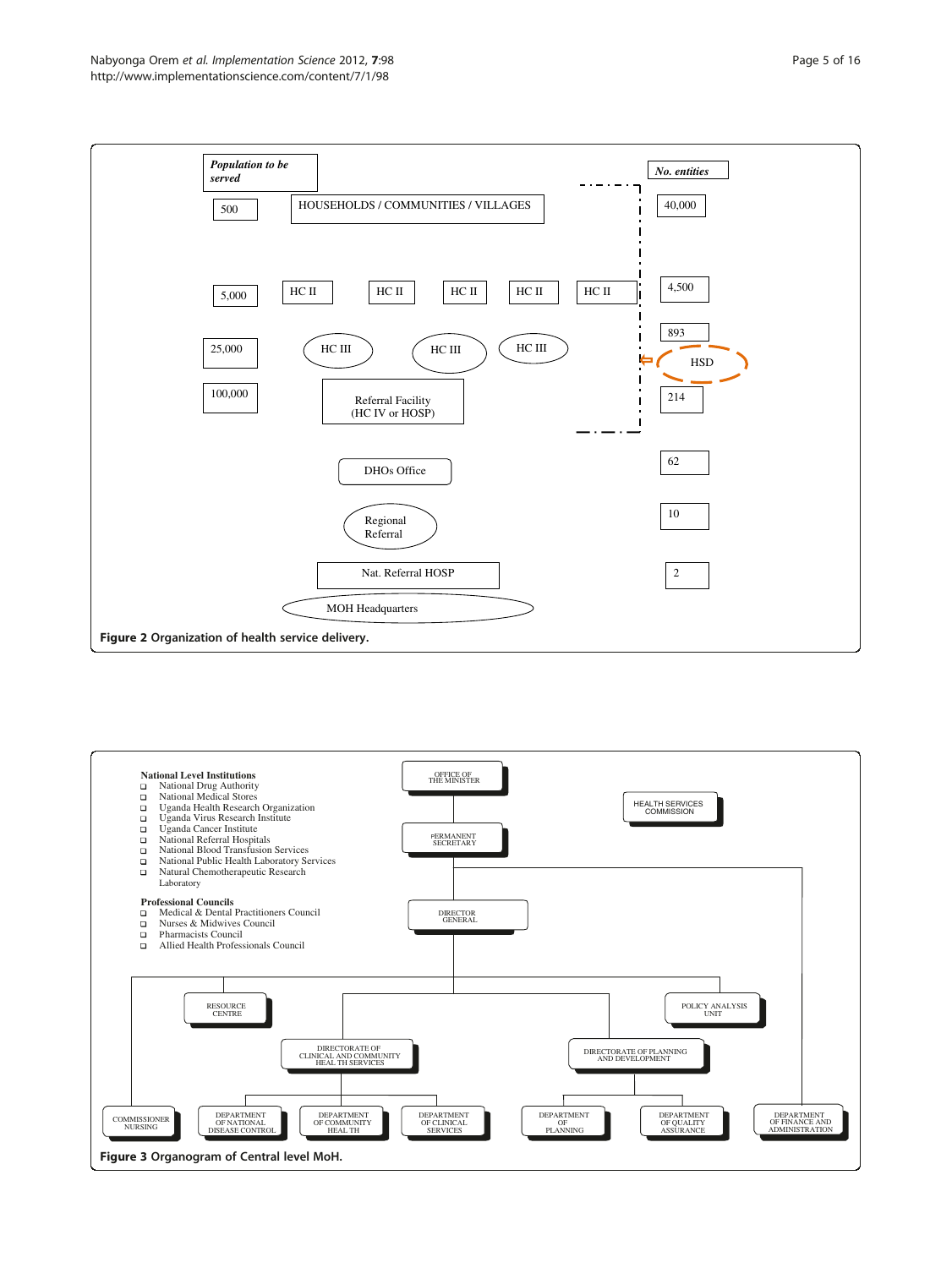materials/format used to present the guidelines; and the process of consultation during guideline development.

## Selection of districts and health facilities

Table 3 contains details of selected district and health facilities. Twenty-two out of 62 districts were selected based on regional representation. Within the district, one health facility for each level of care was selected based on proximity to the district headquarters. Several of the selected districts did not have hospitals; in total, only five hospitals were sampled. Only 15 districts had HC IV facilities, 21 had HC III facilities, while HC II facilities were selected from only six districts.

## Selection of key informants

Key informant interviews were undertaken at the central, district, and service delivery levels with respondents who were purposively selected. At the central level, managers of programs with the highest number of guidelines as identified at the document review stage were selected for interviews. Two officers were purposively selected from the Policy Analysis Unit and two

Table 3 Selected districts and health facilities

| No.            | <b>District</b> | DHO's office | General<br>hospital | HC IV | HC III       | HC II |
|----------------|-----------------|--------------|---------------------|-------|--------------|-------|
| $\mathbf{1}$   | <b>Bullisa</b>  | $\mathbf{1}$ |                     | 1     | $\mathbf{1}$ | 1     |
| $\overline{2}$ | Butaleja        | 1            | 1                   |       | 1            |       |
| 3              | Bukedea         | 1            |                     | 1     | 1            |       |
| $\overline{4}$ | Dokolo          | 1            |                     | 1     | 1            |       |
| 5              | Gulu            | 1            | $\mathbf{1}$        |       | 1            |       |
| 6              | Isingiro        | 1            |                     | 1     | 1            |       |
| 7              | Jinja           | 1            |                     |       |              |       |
| 8              | Kabale          | $\mathbf{1}$ |                     | 1     | 1            |       |
| 9              | Kabarole        | 1            |                     | 1     | 1            | 1     |
| 10             | Kampala         | 1            |                     | 1     | 1            |       |
| 11             | Kamwenge        | 1            |                     |       | 1            |       |
| 12             | Kapchorwa       | 1            | $\mathbf{1}$        |       | 1            |       |
| 13             | Kisoro          | 1            |                     | 1     | $\mathbf{1}$ |       |
| 14             | Kumi            | 1            | $\mathbf{1}$        |       | 1            | 1     |
| 15             | Lira            | $\mathbf{1}$ |                     | 1     | 1            |       |
| 16             | Luweero         | $\mathbf{1}$ |                     | 1     | 1            | 1     |
| 17             | Masindi         | 1            |                     | 1     | 1            | 1     |
| 18             | Namutumba       | 1            |                     | 1     | 1            |       |
| 19             | Nakasongola     | 1            |                     | 1     | 1            | 1     |
| 20             | Pallisa         | $\mathbf{1}$ | 1                   |       | 1            |       |
| 21             | Sironko         | 1            |                     | 1     | 1            |       |
| 22             | Oyam            | 1            |                     | 1     | 1            |       |
|                | <b>Total</b>    | 22           | 5                   | 15    | 21           | 6     |

from the Quality Assurance Department. At the district level, respondents were members of the District Health Team. The research team interviewed the DHO, who chairs the District Health Team, in addition to one randomly selected District Health Team member. At the hospital level, the research team interviewed the medical superintendent and the senior administrator. At HC II through IV facilities, the in-charge of the health facility, one randomly selected technical/clinical staff member, and one administrator were interviewed (except at HC II facilities, where administrative roles are undertaken by clinical staff ). Some staff members were not available at the time of the survey; the final list of respondents included 102 technical officers and 14 administrators (Table 4).

Interviews were conducted using a semi-structured questionnaire, with each interview lasting one hour on average. At the central level, information was sought on the development group, development process, guideline presentation, dissemination, implementation, evaluation, and revision. Respondents were also asked to confirm the number of reviewed guidelines and comment on their content and relevance to the National Health Policy and Health Sector Strategic Plan. At the district and service delivery levels, our purpose was to ascertain the extent to which the key informants were consulted in the process of developing and reviewing guidelines, the availability of guidelines collated at the central level, and the key informants' views on the utility and clarity of the guidelines.

| Table 4 Details of the key informants selected for |  |  |  |
|----------------------------------------------------|--|--|--|
| interview                                          |  |  |  |

| Central level                                     | <b>Respondents</b>     |                              |  |  |
|---------------------------------------------------|------------------------|------------------------------|--|--|
|                                                   | <b>Technical staff</b> | <b>Senior administrators</b> |  |  |
| Central level                                     | 8                      |                              |  |  |
| Directors                                         | 1                      |                              |  |  |
| Program managers                                  | 3                      |                              |  |  |
| Officers from the Policy<br>Analysis Unit         | $\mathfrak{D}$         |                              |  |  |
| Officers from the Quality<br>Assurance Department | $\mathfrak{D}$         |                              |  |  |
| <b>District level</b>                             | 28                     |                              |  |  |
| <b>DHO</b>                                        | 9                      |                              |  |  |
| Other District Health Team<br>members             | 19                     |                              |  |  |
| Service delivery levels:                          | 64                     |                              |  |  |
| Hospitals (10)                                    | 6                      | 4                            |  |  |
| HC IV (28)                                        | 22                     | 6                            |  |  |
| <b>HC III (34)</b>                                | 30                     | 4                            |  |  |
| HC II(6)                                          | 6                      |                              |  |  |
| <b>Total respondents</b>                          | 102                    | 14                           |  |  |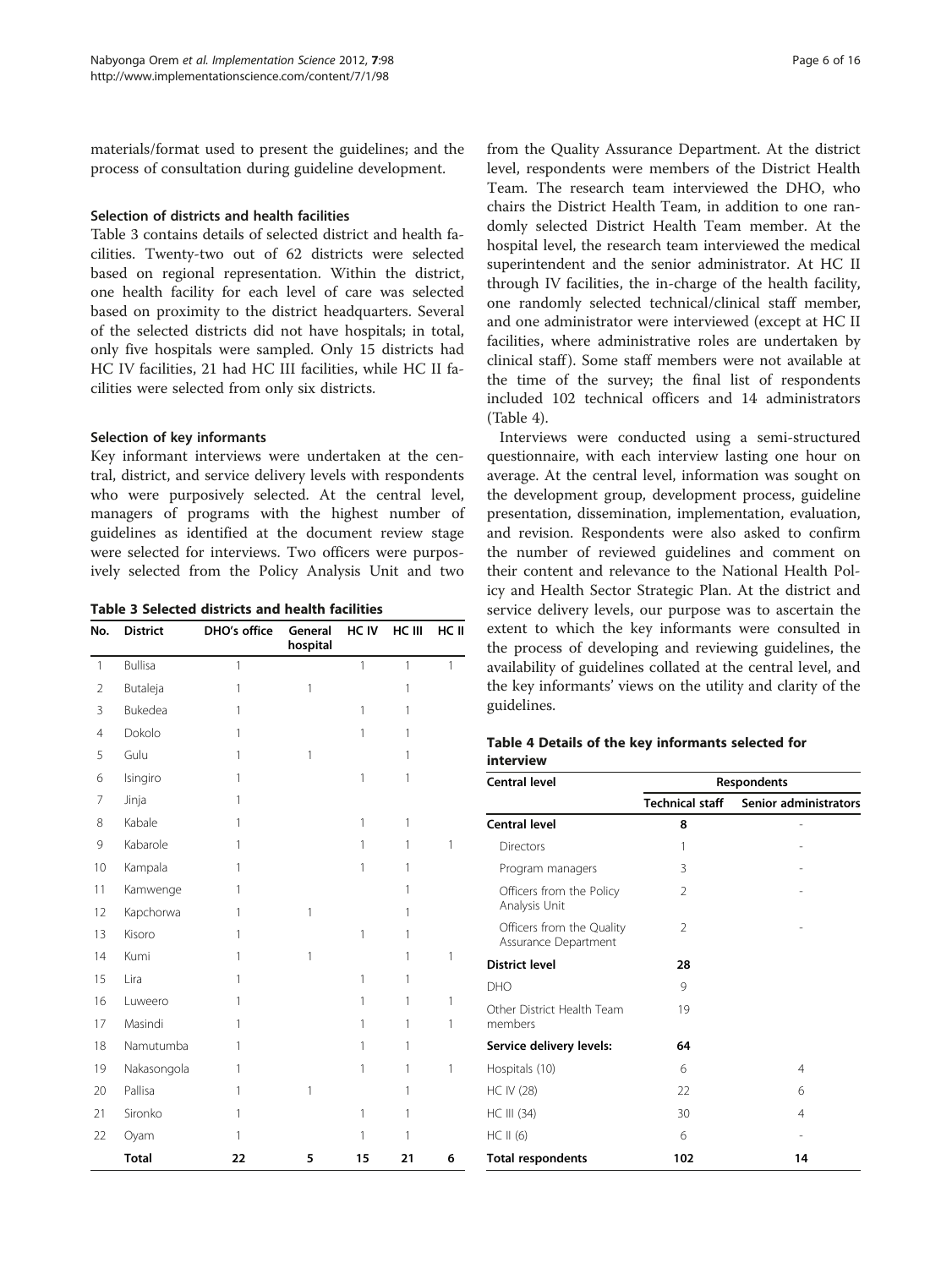Before the field visits, research teams comprising of social scientists, medical doctors, and public health specialists were familiarized with the purpose of the study and the questionnaire. The data collection tool was developed and pilot-tested in one district at the different levels of care (district, HC IV, and HCIII) and adjusted in accordance with the findings. Data collection took place between September and November 2008. Each team was led by a public health specialist who crosschecked the data at the end of each day. Gaps were filled in where they existed and clarity sought where required.

## Data analysis

Quantitative data were analyzed with Microsoft Excel, while qualitative data were analyzed using deductive content thematic analysis in line with a pre-conceived framework (Table [2\)](#page-2-0).

#### Ethical consideration

Table 5 Details of guidelines reviewed

This study underwent a review by a team of officials from the MoH Quality Assurance Department, the Policy Analysis Unit, and the WHO country office (WHO) in Uganda. Furthermore, ethics review was sought from Uganda National Health Research Organization, which granted an IRB waiver for the following reasons: 'the

study being a routine assessment that will review the MoH policies and guidelines and is not testing or attaining a research hypothesis. The study aims to generate information for improving service delivery.'

# Results

#### Overall study statistics

There were 137 guidelines in the health sector by 2007 (Table 5). We noted an increase of slightly more than two-fold in the number of guidelines issued between 2003 and 2004 (Figure [4](#page-7-0)). Thirty-one (23%) of the reviewed guidelines were not dated, and it was not clear when they were developed. The three programs—Malaria, Human Immunodeficiency Virus (HIV), and Tuberculosis (TB)—under the National Disease Control Department accounted for 39% of the total number of guidelines. Programs under the Community Health Department accounted for 37% of the total number of guidelines. Of the individual programs, the HIV/AIDS, Malaria, Child Health, and Reproductive Health programs had the highest numbers of guidelines.

#### Development group

Guidelines were developed by officers working on different programs and/or in different departments. These

| Guidelines by dept. & program |                                                          | no. (%)  | By year of development      | no. (%)   |
|-------------------------------|----------------------------------------------------------|----------|-----------------------------|-----------|
| Department                    | <b>Community Health</b>                                  |          | 2000                        | 3(2%)     |
| Programs (37% of total)       | Child health                                             | 18 (13%) | 2001                        | 9(7%)     |
|                               | Control of diarrheal diseases                            | 3(2%)    | 2002                        | 10 (7%)   |
|                               | Nutrition                                                | 11 (8%)  | 2003                        | 7 (5%)    |
|                               | Reproductive health                                      | 17 (12%) | 2004                        | 18 (13%)  |
|                               | Zoonotic diseases                                        | 2(1%)    | 2005                        | 25 (18%)  |
| Department                    | <b>National Disease Control</b>                          |          | 2006                        | 14 (10%)  |
| Programs (39% of total)       | <b>HIV/AIDS</b>                                          | 23 (17%) | 2007                        | 20 (15%)  |
|                               | Malaria                                                  | 18 (13%) | Not dated                   | 31 (23%)  |
|                               | TB/Leprosy                                               | 7(5%)    | Total no.                   | 137       |
| Department                    | <b>Quality Assurance</b>                                 |          | <b>Guidelines by format</b> | no. (%)   |
| Program (5% of total)         | Quality assurance                                        | 7(5%)    | Booklet                     | 109 (80%) |
| Department                    | <b>Clinical Services</b>                                 |          | Chart                       | 18 (13%)  |
| Programs (10% of total)       | Mental health, disability prevention, and rehabilitation | 13 (9%)  | Leaflet                     | 8 (6%)    |
|                               | Clinical division                                        | $1(1\%)$ | Desk aides                  | 2(1%)     |
| Department                    | <b>Finance and Administration</b>                        |          | Total no.                   | 137       |
| Program (4% of total)         | Finance and administration                               | 5(4%)    |                             |           |
| Department                    | Planning                                                 |          |                             |           |
| Programs (9% of total)        | Human resources                                          | 2(1%)    |                             |           |
|                               | Planning department                                      | $1(1\%)$ |                             |           |
|                               | Resource center and surveillance division                | 9(7%)    |                             |           |
|                               | Total no.                                                | 137      |                             |           |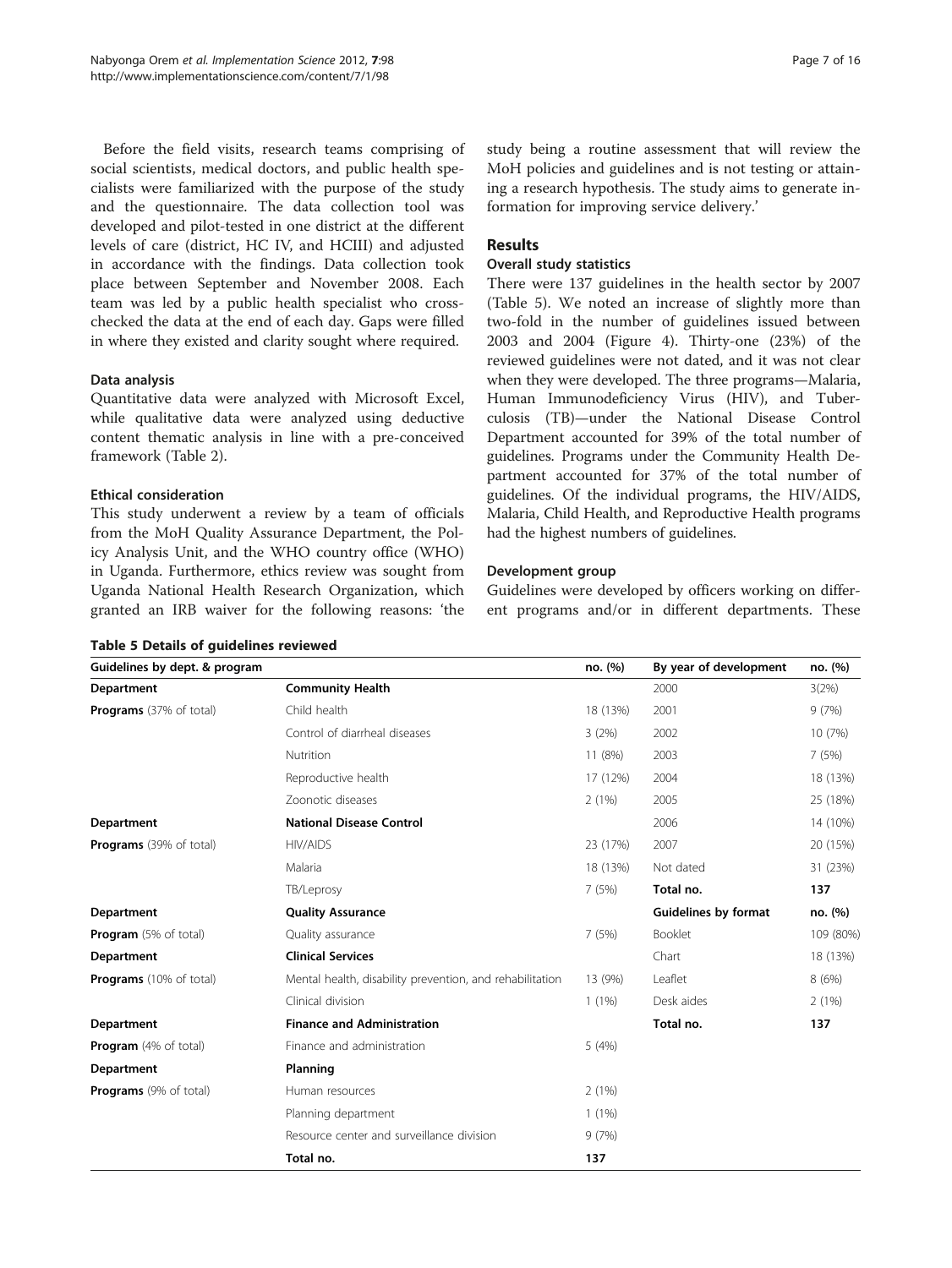<span id="page-7-0"></span>

senior health professionals possess relevant qualifications and advanced degrees, for example in public health, social sciences, environmental health, economics, and specialized medical disciplines.

All respondents at the central level reported that efforts were made to consult all stakeholders, including implementers, in the development process, although document review revealed a varying degree of consultation. Consultations also took place with related line ministries, including the Ministries of Education, Public Service, Finance and Economic Development, Labor, Gender, and Social Development, and Environment and Water. There appeared to be a clear consultation process; the development process included reference to existing national strategic documents such as the Constitution and the National Health Policy, and a range of relevant stakeholders within and outside the sector were engaged. For 40% of the guidelines, developers had consulted stakeholders at the district and service delivery levels. In a majority of cases, consultations were limited to national-level stakeholders. Representatives of civil society organizations had been consulted in almost 42% of the guidelines, and the understanding was that these personnel represented communities/beneficiaries. However, the representatives of civil society were based at the national level, and it was not clear to what extent they gathered views from the communities. Respondents at the district (57%) and health facility levels (61%) expressed a lack of user involvement in the development process, highlighting the absence of a bottom-up approach as contributing to the development of ineffective guidelines. Other stakeholders, especially at the service delivery level, were often excluded, even though they are considered to be vital for the development of realistic and practical guidelines. The consultative process was also reported to exclude existing administrative structures such as the local governments in which district health services are embedded, making it difficult to

implement guidelines and to attract the support of local government officials when requested. One DHO remarked that:

'Guidelines fail to influence the agenda at the service delivery level [and yet] everyone should know the content and implication of health guidelines. There is little input from sub-national levels, leading to unrealistic guidelines.'

# Development and presentation of guidelines

Of the reviewed guidelines, 78% articulated the aspects of service delivery that were to be strengthened, as well as the impetus for developing the guidelines. Target users were generally defined as health workers, without categorization by cadres or level of care. Only 38% of reviewed guidelines clearly defined target users.

#### Conflict

Several of the guidelines duplicated content, and some conflicted with each other. Overlap in content was reported for certain guidelines, including Reproductive Health, HIV/AIDS, Anti-Retroviral Therapy, and Prevention of Mother-to-Child Transmission (PMTCT). This finding was corroborated by document review, which revealed considerable overlap in the content and purpose of guidelines within and across departments. Examples of such documents included: Infection Control and Prevention Guidelines (2004, 2nd ed.), produced by the AIDS Control Program, Policies and Guidelines on Infection Control (2005), produced by the Quality Assurance Department, TB Infection Control Guidelines (2007), produced by the National TB/Leprosy Program, and Infection Control at Health Facilities—Management of Epidemic Diarrheal Disease Outbreaks (2005), produced by the Community Health Department. The overlap of purpose and content also occurred within departments. For example, the Community Health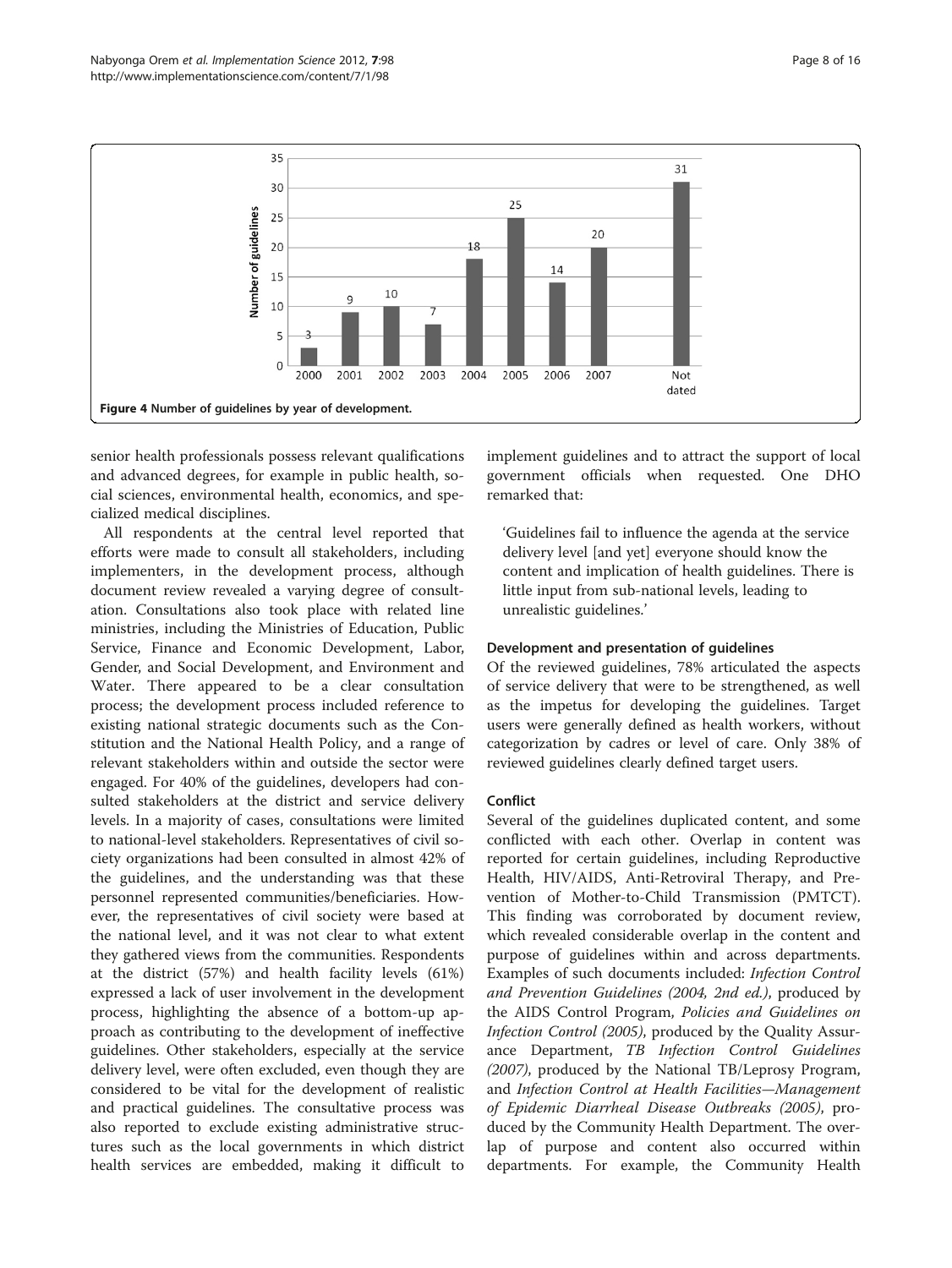Department published, Oral Health Guidelines for Teachers in nursery and primary schools, (School Health Series, 1st Ed, 2002), as well as Oral Health Guidelines for schools, (not dated). The Nutrition Division released National Guidelines on the Management of Severe Malnutrition, (not dated), National Guidelines on the Management of Moderate Malnutrition at supplementary feeding centers (August 2005), and Management of Severe Malnutrition in Uganda: Guidelines on Specific Needs of Therapeutic Feeding Centers (2005).

The majority of guidelines were presented as booklets (80%), with a few presented as charts (13%), leaflets (6%), or desk aides (1%). Respondents at the central level reported that desk aides and charts were meant for quick reference, and should be given to all health workers irrespective of the level of care and training. These respondents also reported that there was no systematic mechanism for pre-testing guidelines for clarity before finalization. One district member mentioned the internet as an alternative source of health service guidelines, which were accessed through the MoH website. While some of the guidelines were published electronically and in paper format, the latter was more common. In all cases, dissemination emphasized the paper format.

At the service delivery level, respondents reported that charts were more convenient to use because of the simple language and illustrative diagrams. For this reason, charts for the integrated management of childhood illnesses, malaria treatment, and syndromic management of sexually transmitted infections were considered to be the more appropriate format for lower-level units such as HC II facilities, as elaborated in the following quotes:

'A chart in front of a health worker is a ready reference; otherwise one can easily miss signs and symptoms.' Clinical officer at HC IV.

'A chart is sometimes better than someone explaining, and they are also good for health education.' Health worker at HC II.

Although charts were the preferred format, they were not properly mounted on the walls for display in nearly all health units visited, and therefore the charts exhibited a tendency to fall and to damage the underlying wall.

Several recommendations for improving guideline clarity were provided by district-level and service delivery-level respondents. Twenty-nine percent and 82% of district-level and lower-level respondents, respectively, mentioned that guidelines should be translated into local languages. Fourteen percent of districtlevel respondents reported that every guideline should have a training manual to explain its use, thus improving clarity. There were conflicting views on the level of detail expected in the guidelines. Some respondents expected guidelines to be brief and user-friendly. Others preferred detailed guidelines that covered common conditions as well as emergencies.

#### Dissemination within the MoH and to the districts

The Quality Assurance Department, which should have a copy of all developed guidelines, had less than 60% of the documents available at the departmental level. A number of these documents were shelved in stores and offices, lying unused. Departments lacked storage facilities for easy document retrieval, and guidelines were piled in the central store, calling into question their utility or need for development in the first place.

Forty-eight percent of respondents at the central level reported that there was no clear dissemination process for newly developed guidelines. Lack of funds for dissemination was cited as the main hindrance at both the central and district levels. Fifty-two percent of respondents at the district level noted that the dissemination process was unclear and was occasionally untimely; in some cases, documents were received when they were already out of date. It was felt that dissemination of documents should receive the same level of priority as other medical supplies. One DHO remarked that:

'The problem is in dissemination—they remain at MoH headquarters. Only a few are disseminated. The only chance for dissemination is when an issue is on the agenda; up to 90% of documents are not [available] at [the] district level. If they are not at the district level, how can health subdistricts be expected to access them, let alone implement them?'

Two main modes of dissemination to the district level were noted. One mode involved giving out copies of the guidelines to district officials attending MoH workshops, while the other method was to courier copies directly to the districts. Occasionally, copies of the guidelines were handed to district personnel when they visited the MoH headquarters for meetings or other assignments. Respondents found the workshop dissemination mode to have some shortcomings. One DHO remarked that:

'A distribution system [for service guidelines] is lacking—if there is no workshop, districts may not get copies; there is [a] need for a clear system for dissemination and storage right from the center to districts, e.g., there is [a] need for an inventory to determine which guidelines have been distributed to which district.' At the service delivery level, a health worker at HC IV stated that 'at this facility, these guidelines are not collected from the MoH [...] I have my own copy but I teased them [the managers] and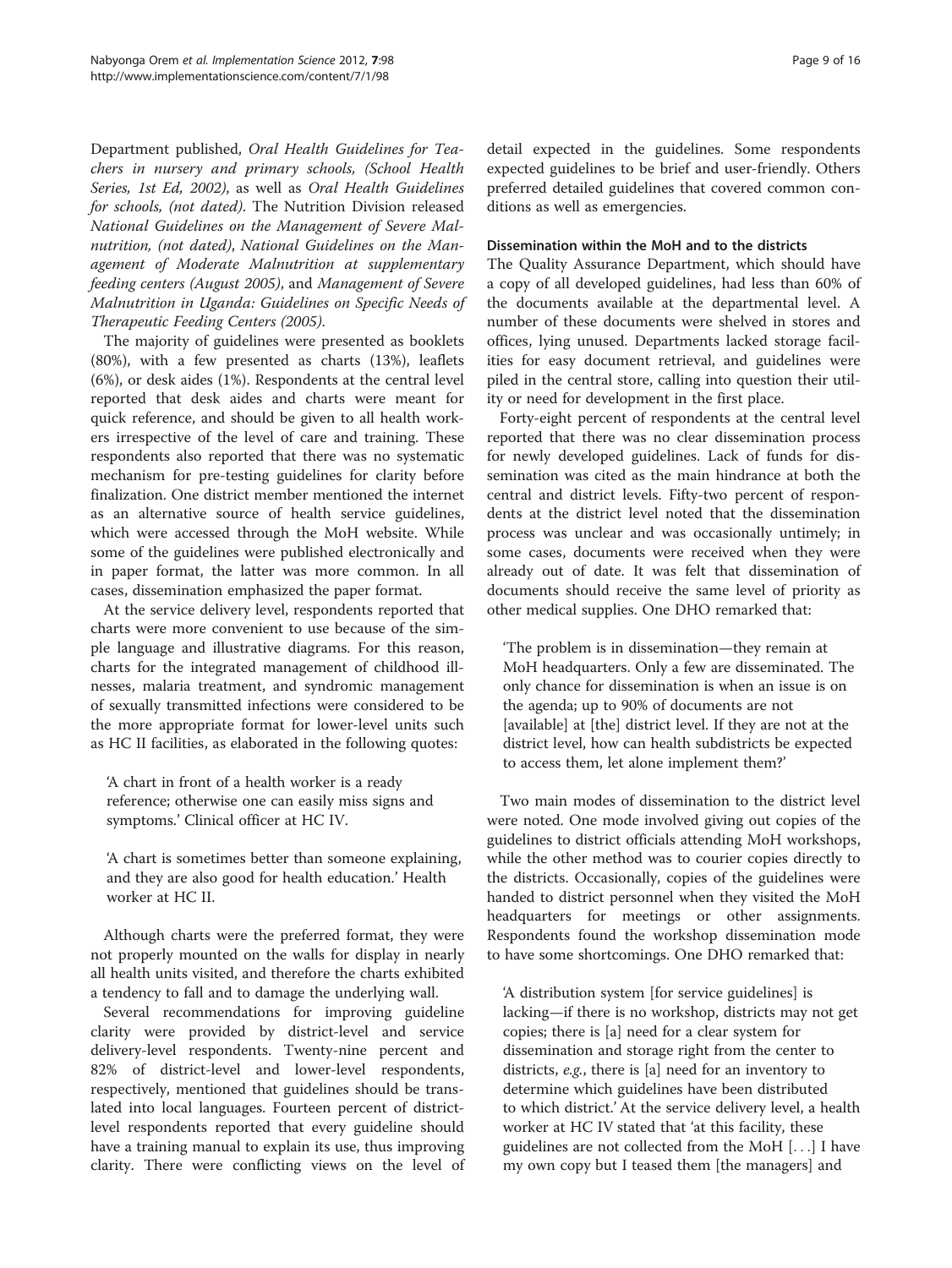requested a copy of the Uganda Clinical Guidelines for the unit in 2006, but have since not obtained a copy.'

Within the district, the respondents identified three main concerns regarding the process of guideline dissemination to lower levels. First, there were rarely enough copies for all lower-level facilities. Second, documents handed to some health subdistrict in-charges tended to remain at that level, and were not disseminated to lower-level facilities. This issue was thought to be related to the management performance of the health subdistrict in-charge, as illustrated by the following quotes:

'Often the health subdistrict in-charges do not implement what is agreed on, e.g., do not report back on work-plan implementation, and yet they get the money. They are never available at workstations, yet they control resources. Immunization outreaches are not done; health workers are not paid for outreaches. Could this be the result of weak management skills? The health subdistrict policy needs to be reviewed the assumption that all doctors are good managers is not true. Senior clinical officers have proven better in some cases. A medical officer can control resources and frustrate everyone.' DHO.

'Guidelines in the lower-level units never reach the health workers because the in-charges individualize them.' District Health Team member.

'I have never seen any guidelines. The former in-charge personalized them and used to keep them at home. One time I wanted to prepare a talk on health unit management committees, but could not even trace a copy.' Health worker, HC IV.

The third concern was the inability of some districts to effectively disseminate guidelines. Sixty-two percent of respondents at the district level noted the need to support guideline dissemination by districts, including provision of adequate copies, training of health workers on how to use the guidelines, and follow-up supervision by the MoH after guidelines were disseminated. One DHO mentioned that:

'When guidelines are formulated and handed out, there is no orientation of staff and inadequate copies are given out, e.g., PMTCT: new drugs were introduced to the treatment regimen and yet staff were not oriented. Other examples are in ART [anti-retroviral therapy] [and] child counseling. It is difficult in such circumstances to implement changes when no orientation has taken place and only one guideline has been given to the whole district.'

At the service delivery level, 78% of respondents felt that there were inadequate copies of the health service management guidelines. The district with the most documents had less than 40% of the 137 guidelines at the MoH, a number that was less than 20% at the health subdistrict level. On the other hand, respondents perceived that there were too many documents relating to certain areas, such as PMTCT. Respondents further stated that at the district and health subdistrict levels, there should be a complete set of guidelines for each area of service delivery, regardless of the frequency of reference to a document. One health worker in a health subdistrict stated that 'even if a document is just for reference and [is] not in frequent use, there is still a need to have all.'

There are examples of good practices to improve awareness and access to health service guidelines. In one district, all new guidelines were brought to the attention of the District Health Team at the monthly staff meeting. Some of the health facilities reported organizing continuing medical education sessions to keep staff updated, but it was felt that higher profile sessions organized by the district would be more motivating. One HC III health worker stated that:

'If the district were to organize workshops for lower staff cadres this could motivate them [to read the guidelines]. Continuous medical education sessions organized by the DHO outside the health facility should include nurses, as there is no feedback from the other staff who attend these sessions.'

There was no systematic process for monitoring and evaluating the dissemination of guidelines at both the national and district levels.

## Implementing guidelines

Not all guidelines were being implemented, for a number of reasons. Among the constraints was limited funding to ensure the availability of the required inputs. One DHO remarked that 'the new malaria treatment policy cannot be implemented adequately—Coartem© as a first-line anti-malarial is not available in adequate [amounts] to support compliance.' Forty-two percent of respondents at the district level noted the disconnect between the MoH and the decentralized levels. One DHO stated that:

'Decentralization detached lower local governments from the center. The MoH sees their role as developing policies and guidelines, but who are they making them for? No one sees to it that there are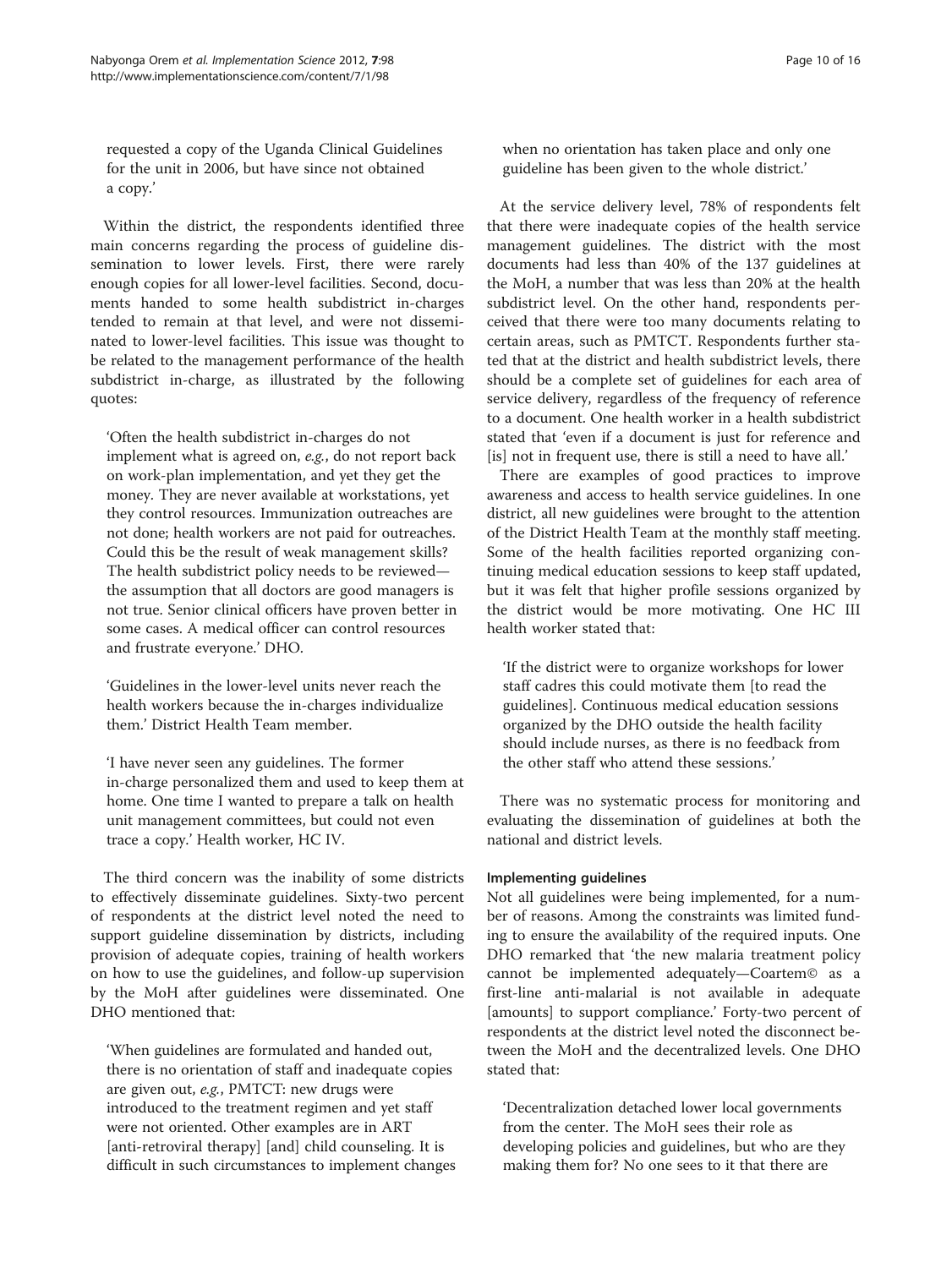enough resources to implement these policies and guidelines. When [the] MoH makes guidelines and they look for resources, this money remains at the central level'

The mismatch between policy expectations and the reality on the ground was also mentioned. One DHO remarked that:

'The human resource policy is not cognizant of the staffing needs, e.g., recommended staffing norms of four midwives for a HC IV with a theater and maternity ward are inadequate. Our HC IV conducts 160 normal deliveries per month and attends to about 500 ANC [antenatal care] new clients and re-attendances. We have adjusted this to 10 [midwives], but the staff are still overstretched.'

Failure of guidelines to account for potential conflict with other related sectors was also cited as a hindrance. Guidelines from other sectors can be in conflict with those of the health sector, sometimes putting health sector managers employed by local governments in a dilemma as to which guidelines to follow. At times, solutions adopted by health sector managers to solve this dilemma conflict with other regulations. The following quotation from a DHO highlights this challenge:

'The fiscal decentralization strategy led to collapsing of bank accounts at the Local Government level in order to minimize expenditure in bank charges. This meant that health units (institutions by right of having an in-charge, work plan, and budget) had to close accounts and transactions conducted from a central account. The result is that now health unit money is given to individuals by checks in their names. There is [a] loss of money during the banking process, which is not accounted for, and the temptation to divert funds for personal use is strong. Moreover, keeping public funds on a personal account is against the financial accounting regulations.'

Some DHOs stated that the absence of a reading culture constrains the utility of health service guidelines. In one hospital, guidelines in the office of the medical superintendent were covered with dust, and the officer was not sure when they had been received. Health workers at the same hospital were aware that guidelines were available, but confessed that they had not read them.

It was also felt that the utility of service guidelines could be improved if staff handling the day-to-day services under the relevant programs had prior update training on the use of the guideline. A HC IV midwife stated that:

'Voluntary Counseling and Testing is offered as an outreach to this health facility by the DHO staff, and yet none of us who deal with the patients on a day-to-day basis have been trained. We would also like to be updated on this service.'

## Evaluation, revision, and review of guidelines

The majority of respondents at the MoH level stated that there was no mechanism for ensuring that guidelines are received, used, and promoted at the servicedelivery level. The means of evaluation were not stated, and there were no indicators to measure guideline implementation. Criteria for reviewing guidelines were not in place, and the person to initiate the review was vaguely referred to as 'the department responsible.'

The mechanism for disseminating revised guidelines to replace old ones was not established. There were several outdated and draft documents in circulation. Districts had various versions of the same guideline with different production dates, for example guidelines addressing PMCTC for HIV that were published in 2001, 2003, and 2006. There were no references to earlier versions, and it was not clear whether more recent guidelines were addenda or were intended to replace the old guidelines. Some documents (23%) lacked publication dates, and it was difficult to know whether a guideline was current or outdated. One DHO stated that 'some of the guidelines are in draft form, and one is not sure whether to consider it as a pre-test or [a] final version.' The process for testing, withdrawing, and introducing guidelines was not laid down explicitly.

The system for reviewing guidelines with reference to the responsible center was in place. Respondents were aware that the Quality Assurance Department was responsible for coordinating this process. However, departments were not following this protocol for several reasons including, time constraints and the weak performance of the Quality Assurance Department. The Quality Assurance Department is understaffed, which compromises their ability to execute their mandate. The need for regular guideline updating was noted by 72% of respondents at the MoH level, for reasons such as the emergence of 'new' diseases such as Ebola virus disease, rapidly changing medical technology, and new medicines.

# **Discussion**

This study has shown that there are numerous health service guidelines in the health sector in Uganda, several of which overlap in content and purpose. We noted that programs targeted by health-related Millennium Development Goals (malaria, HIV, reproductive health, and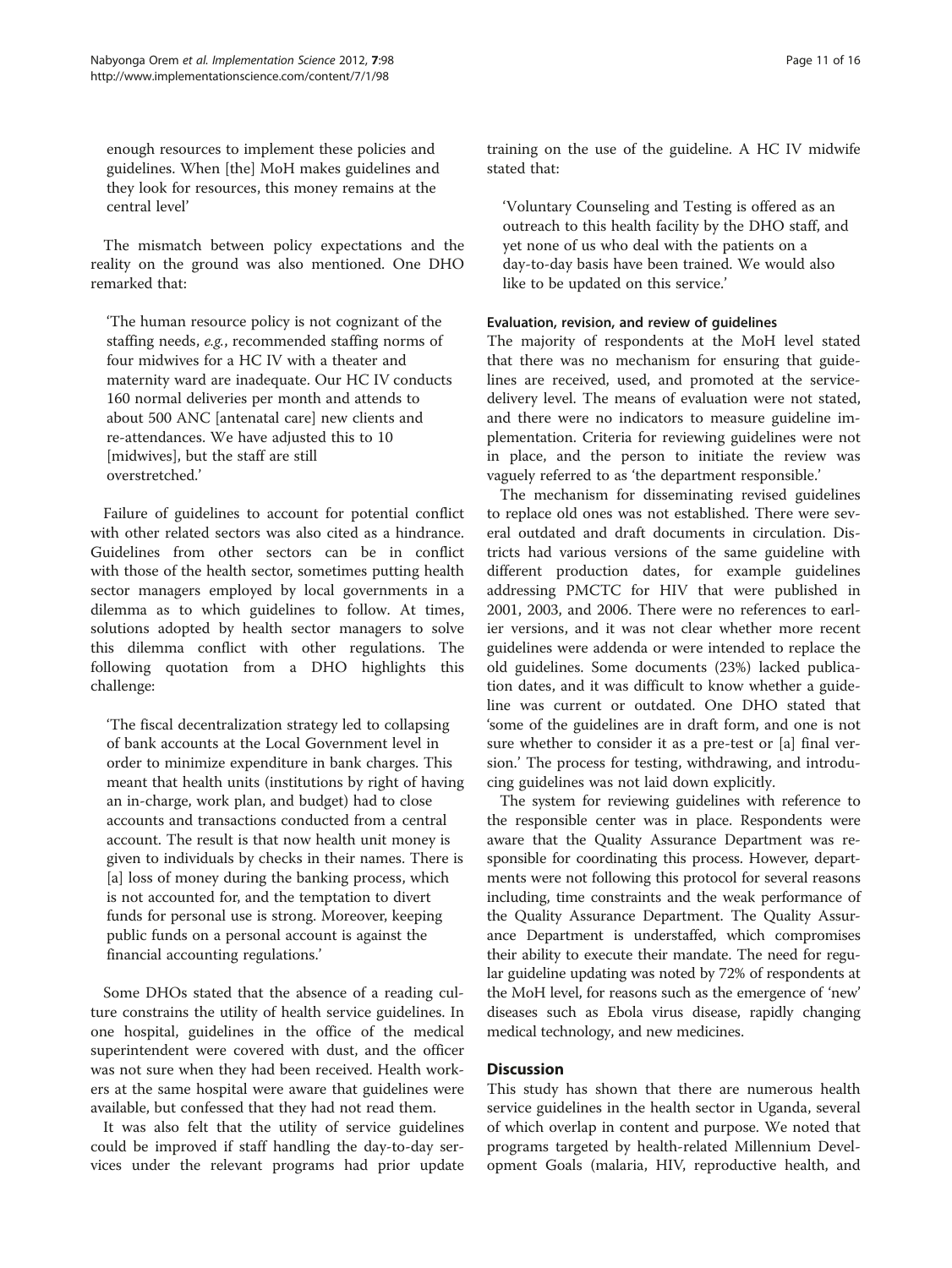child programs) had the highest number of guidelines. The special attention paid to these programs to achieve the Millennium Development Goals may have sparked guideline development in an effort to improve the delivery of health interventions. We also identified a substantial increase in the number of guidelines beginning in 2003, when Uganda started benefiting from the Global Fund Against HIV, TB, and Malaria [\[2\]](#page-14-0). In the same year, Uganda also began to receive funding from the President's Emergency Fund for AIDS Relief, and USAID/President's Malaria Initiative funding was directed to Uganda starting in 2006 [[36](#page-14-0)]. Increased funding enabled the scaling up of health interventions, and guideline development may have been seen as an input to scaling-up service coverage. On the other hand, these grants were time-bound, and guideline development may have been an activity that could be implemented rapidly, demonstrating the country's absorption capacity. This high number of guidelines hinders their use; as noted by Armstrong that large numbers of guidelines may be overwhelming to any user, impacting negatively on their use [[14](#page-14-0)]. In addition, guideline development consumes both time and resources, requiring the sector to lay down explicit criteria to decide which areas need guidelines [\[29\]](#page-14-0).

In terms of the nature of the teams within guideline development groups, we found that they were multidisciplinary and that, furthermore, they engaged with key stakeholders from other disciplines. Consultations also took place with related line ministries. Involving all important stakeholders and beneficiaries as much as possible, especially individuals with the right skills, enhances guideline acceptability, ownership, and credibility [\[8,31,37](#page-14-0)]. Multidisciplinary teams, help to balance individual biases resulting in more valid guidelines [[31](#page-14-0)]. Although the team members at the MoH were skilled in their respective areas, we did not ascertain whether the stakeholders being consulted had the necessary skills to support the process. Training sessions are necessary for the people responsible for guideline development, especially in low-income countries harboring stakeholders of varied capacities. Effective leadership of the group has been noted to be crucial [[31](#page-14-0)]. In our study, the team leaders were senior MoH officials heading divisions or departments. We however did not assess their leadership of the guideline development process. The leader must be neutral and have the capacity to facilitate team spirit, consensus building, collaboration, and engagement of relevant stakeholders [\[30,31](#page-14-0)].

This study has also revealed a limited involvement of operational-level users of health service guidelines. Reasons for lack of adequate consultation during the development process could be several; if funding from Global Health Initiatives is used to develop guidelines, the time bound nature of these grants may not allow enough time for consultation. On the other hand, inadequate

consultation may be the result of the lack of an established, systematic process for consultation. Excluding a wider range of stakeholders risks limiting guidelines to technical concerns without addressing the broader environment, as evidenced by key informant responses about the ineffectiveness and/or impracticability of some of the guidelines. Insufficient active user and relevant administrative structures involvement, are among the documented barriers to guideline use [[38](#page-14-0)]. It is important to consider gaining the participation of those with the power and authority to implement guidelines or to persuade others to do so [\[4](#page-14-0)]. Some researchers have urged for the consideration of consumer/community values during guideline development [\[37\]](#page-14-0). Challenges of achieving effective community involvement have been identified, and focus group discussion has been highlighted as an approach to integrate the community into guideline development [[37](#page-14-0)]. However, this approach may be costly in resource-constrained settings. In our study, we found that community integration is implied in civil society involvement; strengthening the capacity of civil society to gather the views of the community may be a cheaper option.

Regarding guideline development and presentation, we noted a poor definition of end users, with a tendency to view users as one group irrespective of their training. Guidelines need to be tailored to the cadre and technical plateau of the different levels in the healthcare delivery system. Users operating at a lower level of care appreciate simplified language and a visual presentation that provides a quick reference, as opposed to booklets. Some organizations use different formats for different types of guidelines, others produce various versions of the same guideline, and others have a standard format for all guidelines [\[32](#page-14-0)]. A case has been made for target audience-tailored formats; we also urge that the format be tailored to the level of care, taking into consideration the technical capacity at the different levels of the healthcare delivery system. Health workers identified the need for training manuals on how to use guideline, which may point to complicated guideline presentation and content, lack of clarity, or both. Insufficient clarity and capacity for implementation, especially at lower levels, were cited as factors affecting the use of guidelines. Schunemann et al. also discussed the need for detailed manuals to enhance guideline use [[5\]](#page-14-0). However, even a detailed manual may not suffice, because it is impossible for a nationally developed guideline to cover all operational details for all implementation settings. In addition, other researchers caution that guidelines need to be clear and easy to understand, without much refer-ence to other supporting materials [[32,39](#page-14-0)]. Francke *et al.* found that guidelines that were easy to understand had a large chance of being implemented [\[15](#page-14-0)]. Some studies have raised the issue of guideline-related barriers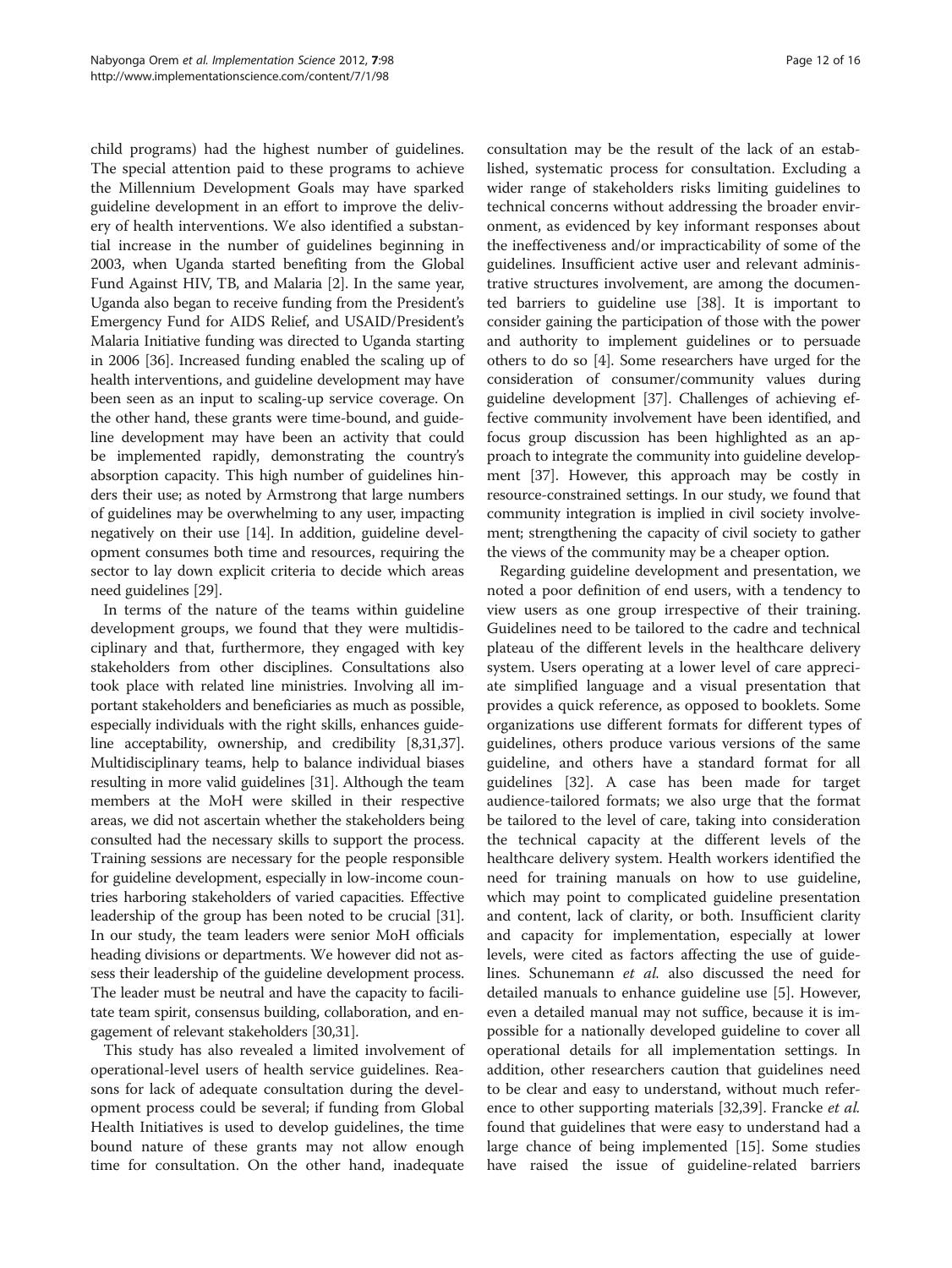affecting use, specifically complexity and whether a behavior is being eliminated or added [[40](#page-14-0),[41](#page-14-0)].

This study has revealed poor dissemination and unavailability of guidelines where they should be implemented. Many of the guidelines were in storage at the central level, calling into question the need for their development in the first place. Evidence shows that access plays a role in improving use [[5](#page-14-0),[6,42\]](#page-14-0). We found that dissemination strategies were largely passive and unclear, and guidelines were frequently distributed at workshops that did not necessarily address the issues outlined in the guideline in question. Studies have shown that passive attempts to distribute information have little success [[6,38,39,42,43\]](#page-14-0). This issue is compounded by the lack of a reading culture, which further negatively impacts on guideline use even where they are available [[20](#page-14-0)]. Organizing training sessions on new guidelines has been shown to enhance guideline uptake and implementation, and some organizations have used education materials and workshops as part of their guideline implementation strategies [\[6,39,42,43\]](#page-14-0). Some researchers however caution that groups must be small, focused on the topic, and multiple training methodologies used [[39\]](#page-14-0). This strategy can be further mainstreamed in supervision where supervisors explain guidelines and can possibly take the initiative to organize local seminars for HC and hospital staff at the district or even subdistrict levels. Insufficient awareness and a lack of familiarity with existing guidelines and their content have been documented as barriers to guideline use [\[15,44](#page-14-0)]. Multifaceted interventions targeting different barriers to change are more effective than a single intervention; a combined strategy of training, supervision, joint consultation sessions, audit, and passive dissemination would be more effective than any element implemented in isolation [[16,39,45,46](#page-14-0)]. However, this integrated strategy has cost implications that may challenge low-income countries.

Under implementation, this study also found that reference to guidelines was varied. Some existing guidelines did not account for all possible scenarios, likely due to the exclusion of key stakeholders during guideline development. Consultation with all relevant stakeholders, including users of guidelines, is crucial for effective guideline utilization [[29\]](#page-14-0). Consultation enhances participation of stakeholders and subsequently promotes ownership [[7](#page-14-0)]. Other factors known to facilitate guideline uptake include provision of incentives to implementers and health-worker attitude toward the guideline, both of which can also be enhanced through consultation [[16,29,39](#page-14-0),[42](#page-14-0),[47](#page-14-0)]. The poor consultation process possibly contributes to the conflict with other government sector/local government guidelines. In decentralized settings where power lies with local governments, efforts must be made to align sector guidelines to local government guidelines. Furthermore, resources and the broader environment within which guidelines are expected to be implemented need to be taken into consideration. Resnicow et al. raised the issue of environment-related barriers to guideline use; they noted that guideline implementation may be affected by factors not under the implementer's control like availability of resource, required inputs such as medicines and staff, which we also found in our study [[48](#page-15-0)]. Feasibility of implementation, required organizational changes, affordability, and acceptability of the guidelines must be considered [[7,8,29,](#page-14-0)[49\]](#page-15-0). In a systematic review of integrating primary healthcare in low- and middle-income countries, authors noted that in success cases, required inputs were provided alongside guidelines which enhanced their implementation [[50](#page-15-0)]. Another systematic review of improving outpatient referral from primary to secondary care also noted that the referral process improved if guidelines for referral were provided along with referral forms [[45\]](#page-14-0).

Under evaluation of guidelines, respondents at the service delivery level pointed to the need for continuing support supervision after guidelines were distributed, stating that guidelines should not replace the needed supervision. The MoH established area teams, which comprise of multidisciplinary teams overseeing a group of districts in a consistent manner. These would ideally supervise and evaluate implementation of guidelines as well. Performance of these teams has been suboptimal for several reasons including lack of funding, logistical challenges, lack of effective follow-up on issues, and inadequate human resources [\[51](#page-15-0)]. The challenges of undertaking effective supervision have been raised in the literature, and include a lack of tools, logistics, and support from superiors, as well as being burdened with administrative responsibilities [\[39](#page-14-0)]. The need for supervision and audit to enhance guideline implementation has been documented in several studies [\[6,39](#page-14-0)[,52](#page-15-0)]. Supervision would provide feedback on clarity and utility of guidelines as a way of guiding improvements in format and consultation. Some researchers have highlighted the multiple benefits of supervision in improving guideline uptake, such as professional development, improving job satisfaction, and enhancing motivation [[39\]](#page-14-0). At the utilization level, there was no consensus on the level of detail expected in the guidelines, which may be partly explained by the different levels of training of the respondents. There is currently no clear means of evaluating whether guidelines are being implemented and no means to measure outcome. Schunemann et al. underscored the challenge of building consensus on which outcomes are most important [[53\]](#page-15-0). Thomson et al. also caution about measuring outcomes, noting that it is impractical and complex to do so. They suggest that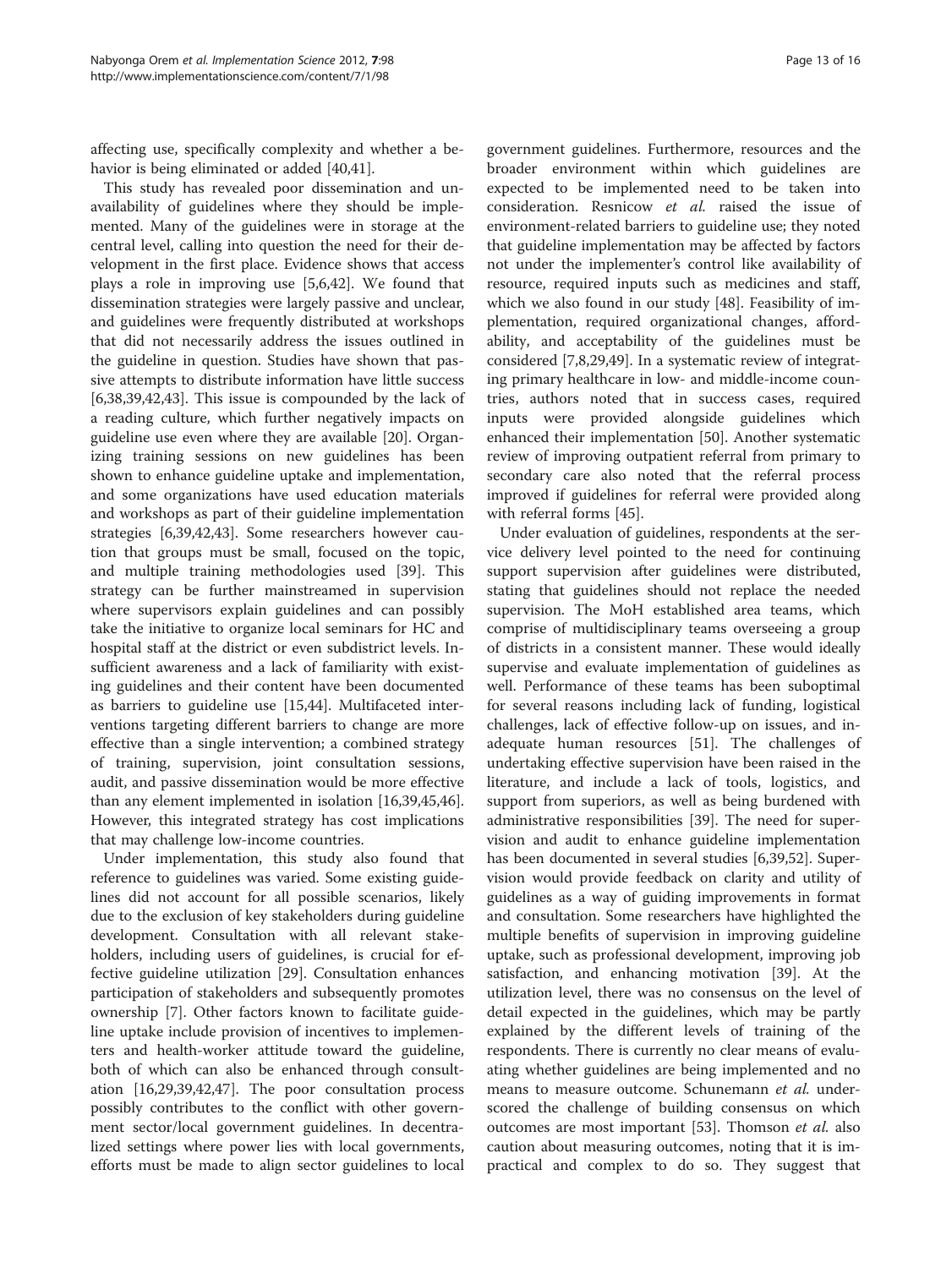outcome measurement should instead consider the entire process of development, dissemination, implementation, evaluation, and review, because failure can occur at any of these steps [\[4](#page-14-0)].

Under review of guidelines; although the Quality Assurance Department is responsible for coordinating the development and review of guidelines, this study has shown that this process is not centralized, with departments and programs developing guidelines without involving the coordinating unit. The overlap in content and purpose seems to be linked to the decentralized nature of the development process, which occurs without a central monitoring/checking mechanism. Although a majority of respondents identified factors that would necessitate revision of guidelines, the criteria were not explicitly laid out. Shekelle et al. stated that guidelines should include a scheduled review date, although they again caution that this may lead to premature guideline revision, especially if changes in a given area are not rapid and/or use of outdated guidelines in fast-changing fields [\[54\]](#page-15-0). It may be reasonable to reassess validity every three years after publication, with room to incorporate smaller, earlier updates if required [[5\]](#page-14-0). Additional considerations may include the emergence of new diseases and availability of new evidence [[29\]](#page-14-0).

#### Limitations of the study

There are important parameters that were not assessed in this study, including the use of evidence in guideline development and the management of conflict of interest in the development group. Evidence has shown that locally developed guidelines are more likely to be implemented compared to guidelines developed in response to intervention by international organizations, but we did not investigate this aspect. However, we believe that we have identified important issues that can guide future improvements in guideline development and subsequent utilization in a low-income country.

#### Conclusion

The development of guidelines consumes resources, and to ensure a return on investment the guidelines must achieve their intended objective. Low-income countries need to appreciate that the process of guideline development and review is both time- and resource-consuming. Achieving guideline effectiveness is partly predicated on the process followed in development. This study has shown that the process of developing, disseminating, and implementing guidelines needs to be improved to enhance their utility. There are some aspects that can easily be handled at a country level, while a regional approach may be beneficial for other aspects, given the potential to pool expertise and financial resources.

At the country level, there is a need to develop and adopt a standard guide for developing guidelines in the health sector. The process must be consultative; guidelines must be disseminated, enforced, and accompanied by the required capacity building and inputs for implementation. Adaptation of the WHO handbook for guideline development to specific country contexts may be considered. Committed teams with necessary skills and leadership, a system for dissemination, routine monitoring of use of guidelines, introduction of new guidelines, withdraw of old ones and criteria for revision must be in place. The option of strengthening civil society to harness the contributions of communities and beneficiaries in guideline development should be explored. Guideline development and implementation must be planned for and resources mobilized. Required funding must be mobilized within government budgets and/or project proposals developed to access health grants if a guideline is expected to be developed.

At the regional level, regional professional bodies, the WHO inter-country support teams and the Africa Regional Office can support the development of highquality, evidence-based guidelines for countries in the region by fostering evidence generation, synthesis, and capacity building. WHO may also create a repository of guidelines to serve as a resource if a country needs to develop a guideline similar to an existing guideline from another country in the region. The regional level can also provide technical guidance in areas, such as external validation mechanisms and the development of possible methodologies for assessing guideline use that countries in the region can adapt.

#### Abbreviations

DHO: District health officer; HC: Health center; M & E: Monitoring and evaluation; MoH: Ministry of health; PMTCT: Prevention of mother-to-child transmission; TB: Tuberculosis; WHO: World health organization.

#### Competing interests

The authors declare no competing interests.

#### Authors' contributions

JNO contributed to the conception and design of the study, data analysis and interpretation, and led the drafting of the manuscript. JBW contributed to the conception and design of the study, data interpretation, and participated in the drafting of the manuscript. SKB contributed to the conception and design of the study, data analysis and interpretation, and participated in the drafting of the manuscript. BC contributed data analysis and interpretation and participated in the drafting of the manuscript. All authors reviewed and approved the final manuscript.

#### Acknowledgements

The authors acknowledge the contributions of the respondents at the national (MoH), district, and service delivery levels, as well as the MoH departments that provided free access to all available guidelines. This study was funded by the Uganda WHO country office. The views expressed in this paper are those of the authors and do not reflect the views of the WHO.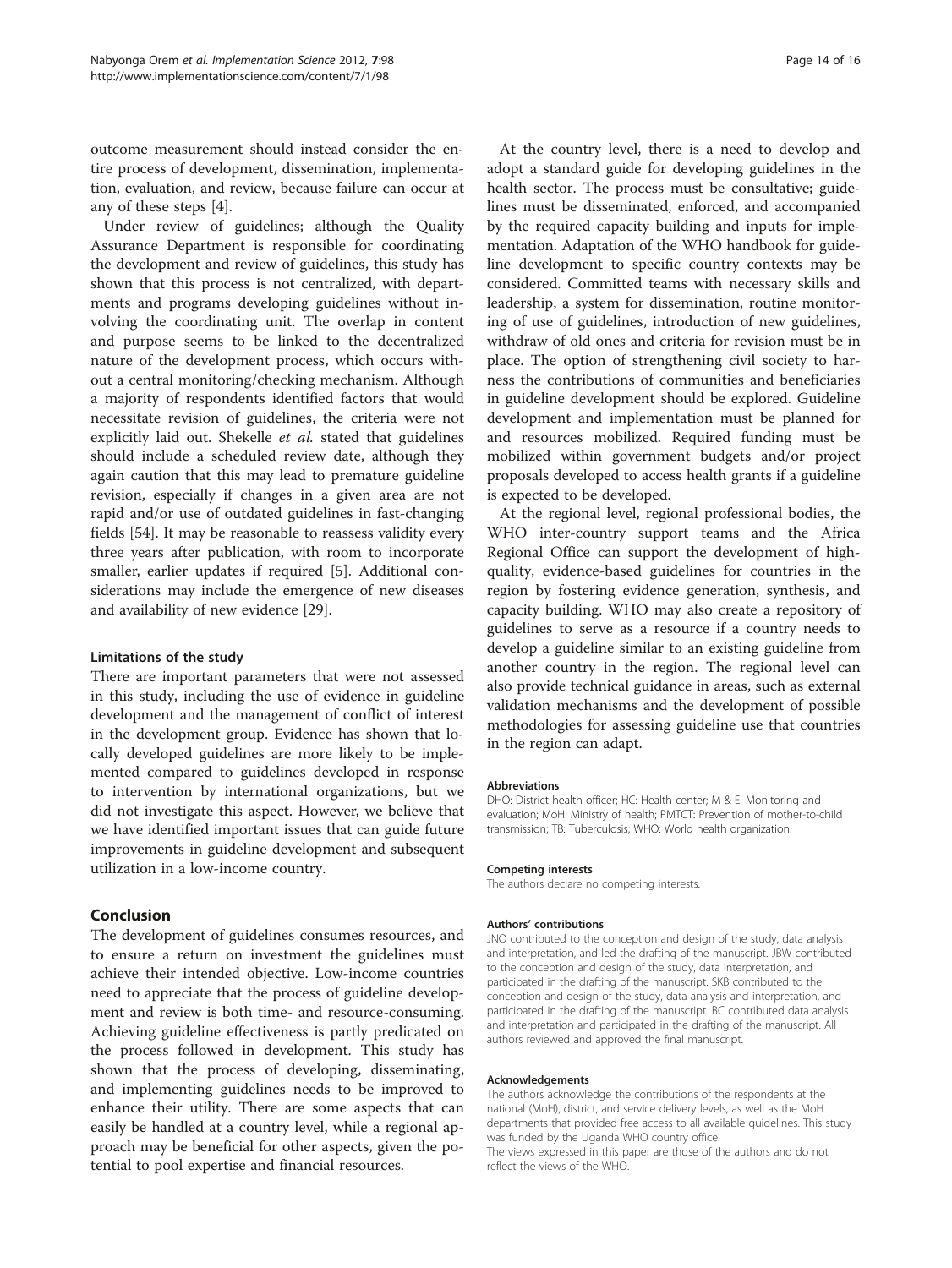#### <span id="page-14-0"></span>Author details

<sup>1</sup>Health systems and services cluster, WHO Uganda office, P. O. Box 24578, Kampala, Uganda. <sup>2</sup>Health Policy and Planning Department, School of Public Health, Makerere University, P. O. Box 7072, Kampala, Uganda. <sup>3</sup>Public Health Department Institute of Tropical Medicine, Nationalestraat 155, Antwerpen 2000, Belgium.

#### Received: 21 November 2011 Accepted: 9 October 2012 Published: 15 October 2012

#### References

- 1. C. & G. Merriam Co: Webster's Revised Unabridged Dictionary. 1913.
- 2. Global, Fund. [http://portfolio.theglobalfund.org/en/Grant/List/UGD.](http://portfolio.theglobalfund.org/en/Grant/List/UGD) accessed 15th October 2011.
- 3. World Health Organisation: WHO handbook for guideline development. Geneva, Switzerland: WHO Press; 2010.
- 4. Thomson R, Lavender M, Madhok R: How to ensure that guidelines are effective. BMJ 1995, 311(6999):237–242.
- 5. Schunemann HJ, Fretheim A, Oxman AD: Improving the use of research evidence in guideline development: 1. Guidelines for guidelines. Health Res Policy Syst 2006, 4:13.
- 6. Stanback J, Griffey S, Lynam P, Ruto C, Cummings S: Improving adherence to family planning guidelines in Kenya: an experiment. Int J Qual Health Care 2007, 19(2):68–73.
- 7. Nathwani D, Rubinstein E, Barlow G, Davey P: Do guidelines for community-acquired pneumonia improve the cost-effectiveness of hospital care? Clin Infect Dis 2001, 32(5):728–741.
- 8. AGREE Collaboration: Development and validation of an international appraisal instrument for assessing the quality of clinical practice guidelines: the AGREE project. Qual Saf Health Care 2003, 12(1):18–23.
- 9. Vigna-Taglianti F, Vineis P, Liberati A, Faggiano F: Quality of systematic reviews used in guidelines for oncology practice. Ann Oncol 2006, 17(4):691–701.
- 10. Shiffman RN, Michel G, Essaihi A, Thornquist E: Bridging the guideline implementation gap: a systematic, document-centered approach to guideline implementation. J Am Med Inform Assoc 2004, 11(5):418–426.
- 11. Grol R, Grimshaw J: From best evidence to best practice: effective implementation of change in patients' care. Lancet 2003, 362(9391):1225–1230.
- 12. Espeland A, Baerheim A: Factors affecting general practitioners' decisions about plain radiography for back pain: implications for classification of guideline barriers–a qualitative study. BMC Health Serv Res 2003, 3(1):8.
- 13. Gagliardi AR, Brouwers MC, Palda VA, Lemieux-Charles L, Grimshaw JM: How can we improve guideline use? A conceptual framework of implementability. Implement Sci 2011, 6:26.
- 14. Armstrong PW: Do guidelines influence practice? Heart 2003, 89(3):349–352.
- 15. Francke AL, Smit MC, de Veer AJ, Mistiaen P: Factors influencing the implementation of clinical guidelines for health care professionals: a systematic meta-review. BMC Med Inform Decis Mak 2008, 8:38.
- 16. Brugha R, Zwi A: Improving the quality of private sector delivery of public health services: challenges and strategies. Health Policy Plan 1998, 13(2):107–120.
- 17. Young J: Research, policy and practice: why developing countries are different. J Int Dev 2005, 17:727–734.
- 18. Hennink M, Stephenson R: Using research to inform health policy: barriers and strategies in developing countries. J Health Commun 2005, 10(2):163–180.
- 19. Hyder AA, Bloom G, Leach M, Syed SB, Peters DH: Exploring health systems research and its influence on policy processes in low income countries. BMC Publ Health 2007, 7:309.
- 20. Orem JN: Research, evidence and policymaking: the perspectives of policy actors on improving uptake of evidence in health policy development and implementation in Uganda. BMC Publ Health 2012, 12:109.
- 21. Aaserud M, Lewin S, Innvaer S, Paulsen EJ, Dahlgren AT, Trommald M, Duley L, Zwarenstein M, Oxman AD: Translating research into policy and practice in developing countries: a case study of magnesium sulphate for pre-eclampsia. BMC Health Serv Res 2005, 5:68.
- 22. Theobald S, Taegtmeyer M, Squire SB, Crichton J, Simwaka BN, Thomson R, Makwiza I, Tolhurst R, Martineau T, Bates I: Towards building equitable
- 23. Oxman AD, Schunemann HJ, Fretheim A: Improving the use of research evidence in guideline development: 8. Synthesis and presentation of evidence. Health Res Policy Syst 2006, 4:20.
- 24. Oxman AD, Schunemann HJ, Fretheim A: Improving the use of research evidence in guideline development: 7. Deciding what evidence to include. Health Res Policy Syst 2006, 4:19.
- 25. Haines A, Kuruvilla S, Borchert M: Bridging the implementation gap between knowledge and action for health. Bull World Health Organ 2004, 82(10):724–731. discussion 732.
- 26. Hanney SR, Gonzalez-Block MA, Buxton MJ, Kogan M: The utilisation of health research in policy-making: concepts, examples and methods of assessment. Health Res Policy Syst 2003, 1(1):2.
- 27. Lavis JN, Lomas J, Hamid M, Sewankambo NK: Assessing country-level efforts to link research to action. Bull World Health Organ 2006, 84(8):620–628.
- 28. Oxman AD, Schunemann HJ, Fretheim A: Improving the use of research evidence in guideline development: 12. Incorporating considerations of equity. Health Res Policy Syst 2006, 4:24.
- 29. Oxman AD, Schunemann HJ, Fretheim A: Improving the use of research evidence in guideline development: 2. Priority setting. Health Res Policy Syst 2006, 4:14.
- 30. Boyd EA, Bero LA: Improving the use of research evidence in guideline development: 4. Managing conflicts of interests. Health Res Policy Syst 2006, 4:16.
- 31. Fretheim A, Schunemann HJ, Oxman AD: Improving the use of research evidence in guideline development: 3. Group composition and consultation process. Health Res Policy Syst 2006, 4:15.
- 32. Oxman AD, Schunemann HJ, Fretheim A: Improving the use of research evidence in guideline development: 14. Reporting guidelines. Health Res Policy Syst 2006, 4:26.
- 33. Uganda MH: Health sector strategic plan Vol.II. 2005.
- 34. Uganda G: National Health Policy 2000–2008. 2000.
- 35. Uganda G: Policy making in Uganda: A guide to policy development. 2007.
- 36. PEPFAR:<http://www.avert.org/pepfar.htm> accessed 15th Oct 2011.
- 37. Schunemann HJ, Fretheim A, Oxman AD: Improving the use of research evidence in guideline development: 10. Integrating values and consumer involvement. Health Res Policy Syst 2006, 4:22.
- 38. Sachs M: Successful strategies and methods of nursing standards implementation]. Pflege 2006, 19(1):33–44.
- 39. Rowe AK, de Savigny D, Lanata CF, Victora CG: How can we achieve and maintain high-quality performance of health workers in low-resource settings? Lancet 2005, 366(9490):1026–1035.
- 40. Winkler JD, Lohr KN, Brook RH: Persuasive communication and medical technology assessment. Arch Intern Med 1985, 145(2):314–317.
- 41. Grilli R, Lomas J: Evaluating the message: the relationship between compliance rate and the subject of a practice guideline. Med Care 1994, 32(3):202–213.
- 42. Fretheim A, Schunemann HJ, Oxman AD: Improving the use of research evidence in guideline development: 15. Disseminating and implementing guidelines. Health Res Policy Syst 2006, 4:27.
- 43. Gouws E, Bryce J, Habicht JP, Amaral J, Pariyo G, Schellenberg JA, Fontaine O: Improving antimicrobial use among health workers in first-level facilities: results from the multi-country evaluation of the Integrated Management of Childhood Illness strategy. Bull World Health Organ 2004, 82(7):509–515.
- 44. Cabana MD, Rand CS, Powe NR, Wu AW, Wilson MH, Abboud PA, Rubin HR: Why don't physicians follow clinical practice guidelines? A framework for improvement. JAMA 1999, 282(15):1458–1465.
- Akbari A, Mayhe A, Al-Alawi MA, Grimshaw J, Winkens R, Glidewell E, Pritchard C, Thomas R, Fraser C: Interventions to imrpove outpatient referrals from primary care to secondary care (Review). Cochrane Database of Systematic Reviews 2008, (2):CD005471. doi[:10.1002/ 14651858.CD005471.pub2.](http://dx.doi.org/10.1002/ 14651858.CD005471.pub2)
- 46. Grimshaw JM, Shirran L, Thomas R, Mowatt G, Fraser C, Bero L, Grilli R, Harvey E, Oxman A, O'Brien MA: Changing provider behavior: an overview of systematic reviews of interventions. Med Care 2001, 39(8 Suppl 2):II2–II45.
- 47. Harries AD, Salaniponi F: Improving health workers' performance in lowresource settings. Lancet 2005, 366(9497):1606.